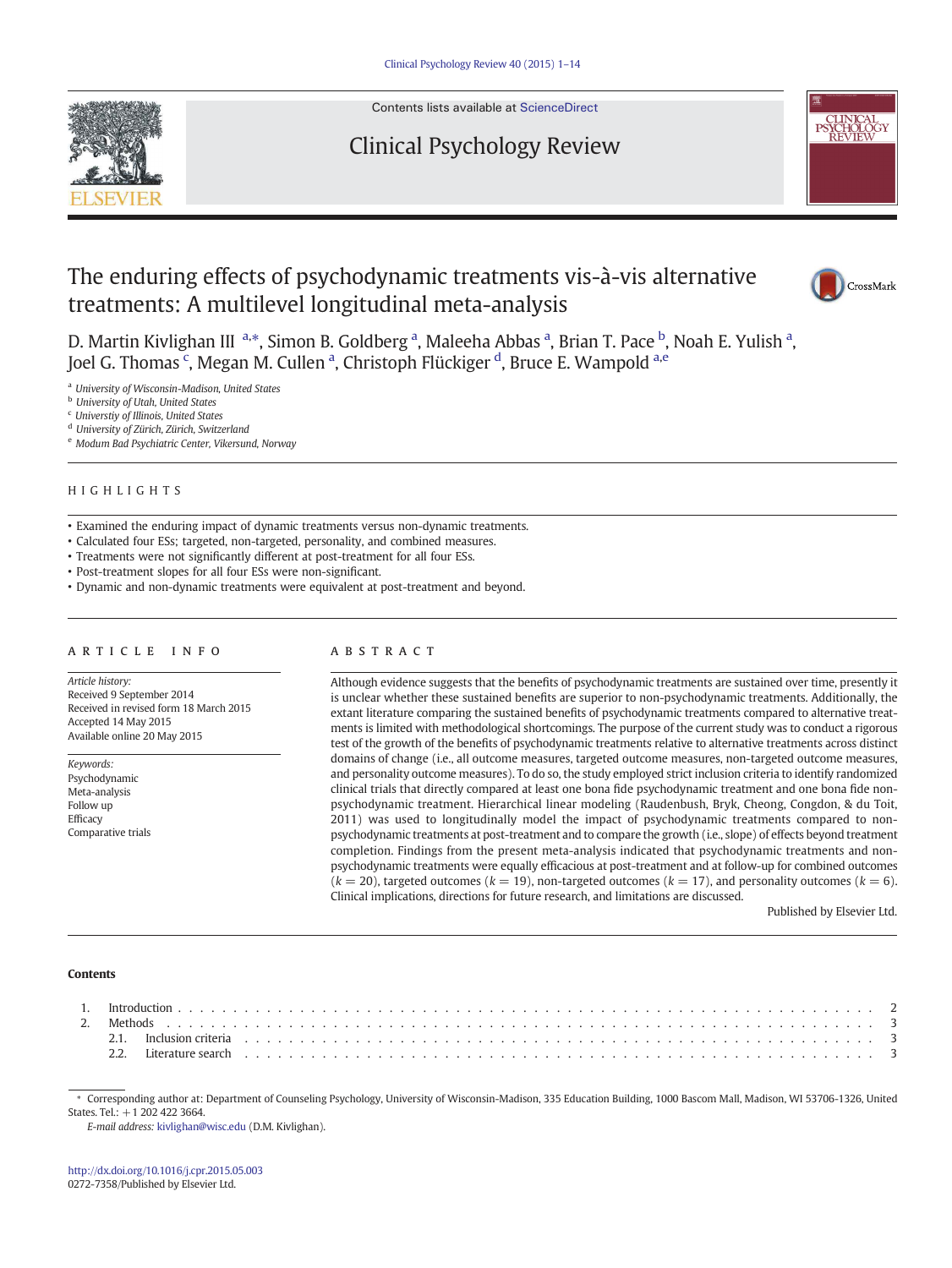|              | 2.3.         |                                                                                                                |
|--------------|--------------|----------------------------------------------------------------------------------------------------------------|
|              | 2.4.         |                                                                                                                |
|              | 2.5.         |                                                                                                                |
|              | 2.6.         |                                                                                                                |
| 3.           | Results      |                                                                                                                |
|              | 3.1.         |                                                                                                                |
|              | 3.2.         |                                                                                                                |
|              | 3.3.         |                                                                                                                |
|              | 3.4.         | Sustained impact of psychodynamic treatments versus non-psychodynamic treatments beyond treatment completion 6 |
| $\mathbf{A}$ |              |                                                                                                                |
|              | 4.1.         |                                                                                                                |
|              | 4.2.         |                                                                                                                |
|              |              |                                                                                                                |
|              | Contributors |                                                                                                                |
|              |              |                                                                                                                |
|              | Appendix A.  |                                                                                                                |
|              |              |                                                                                                                |
|              |              |                                                                                                                |

# 1. Introduction

Contentious debates exist regarding the superiority of competing psychotherapy treatments. As an example, proponents of cognitivebehavioral therapy (CBT) have claimed superiority to alternative treatments for the past several decades (Eysenck, 1994; Hofmann & Lohr, 2010; Siev & Chambless, 2007; Siev, Huppert, & Chambless, 2009; Tolin, 2010). These claims are supported by various metaanalyses over the years. Specifically, Shapiro and Shapiro (1982) meta-analyzed 143 comparative studies and found that behavioral treatments were superior to psychodynamic and humanistic treatments. More recently, Tolin (2010) meta-analyzed 26 studies examining the efficacy of CBT vis-à-vis alternative treatments and concluded that CBT was superior to psychodynamic treatments for depressive and anxiety disorders. In a review of meta-analyses, Hofmann and Lohr (2010) claimed that seven meta-analyses found higher response rates for CBT compared to alternative treatments and only one found higher rates for the comparison treatment.

On the other hand, a substantial body of research continues to indicate uniform efficacy of treatments intended to be therapeutic (Baardseth et al., 2013; Benish, Imel, & Wampold, 2008; Cuijpers et al., 2013; Imel, Wampold, Miller, & Fleming, 2008; Luborsky et al., 2002; Wampold & Imel, in press; Wampold et al., 1997). For example, in a reanalysis and extension of the findings of Tolin (2010), Baardseth et al. (2013) found no evidence of the superiority of CBT compared to alternative treatments intended to be therapeutic for anxiety disorders.

The debate regarding superiority, at least from a meta-analytic perspective, has focused primarily on outcome measured at one point in time (typically at termination) and has also focused on disorder specific symptom change (Wampold & Imel, in press). Advocates of treatments that are focused on character change rather than on symptoms, such as psychodynamic therapies, suggest that the benefits of such treatments are broader based and longer lasting. For example, Shedler (2010) theorized that:

The goals of psychodynamic therapy include, but extend beyond, alleviation of acute symptoms. Psychological health is not merely the absence of symptoms; it is the positive presence of inner capacities and resources that allow people to live life with a greater sense of freedom and possibility…. Such intrapsychic changes may account for long-term treatment benefits [of psychodynamic treatments]. [pp 102, 105]

Seeking to produce evidence of the sustained benefits of psychodynamic treatments beyond treatment completion, an increasing number of meta-analyses have indicated that the benefits of psychodynamic treatments at post-treatment are maintained at follow-up, and in some instances increase over time (Abbass, Hancock, Henderson, & Kisely, 2006; Abbass, Kisely, & Kroenke, 2009; Leichsenring, Rabung, & Leibing, 2004; Town et al., 2012). For example, Abbass and colleagues (Abbass et al., 2006; Abbass et al., 2009) conducted a series of meta-analyses of controlled trials of short-term dynamic therapy (STDT) and found that STDT was superior to various types of no-treatment or minimal treatment controls on a variety of outcome measures and that the effects were sustained or grew over time. A number of other meta-analyses have substantiated the enduring effects of psychodynamic treatments (Abbass, Town, & Driessen, 2011; Driessen et al., 2010; Town, Abbass, & Hardy, 2011) and some have claimed that the benefits of psychodynamic treatments increase over time (e.g., Leichsenring et al., 2004; Town et al., 2012).

Based on these findings, Shedler (2010) asserted that, "Consistent trend[s] toward larger effect sizes at follow-up suggest that psychodynamic therapy sets in motion psychological processes that lead to ongoing change, even after therapy has ended…. [Whereas] the benefits of other (nonpsychodynamic) empirically supported therapies tend to decay over time for the most common disorders" (pp. 101,102). Shedler's (2010) assertion that the benefits of psychodynamic treatments are longer lasting than non-psychodynamic treatments does not appear to be universally accepted nor is it conclusively supported by empirical research. Although evidence suggests that the benefits of psychodynamic treatments are sustained over time and in some instances increase compared to control groups, it is unclear whether non-psychodynamic treatments produce equivalent sustained benefits beyond treatment completion.

There are few empirical studies that have addressed the question of whether the effects of some types of treatment, such as psychodynamic treatments, are longer lasting than alternative types of treatments. Meta-analyses of studies that do exist have produced mixed findings. For example, Anderson and Lambert (1995) examined the effectiveness of STDT compared to alternative treatments for a variety of disorders and found that STDT was equivalent to alternative treatments at posttreatment, but produced superior benefits compared to alternative treatments at follow-up. However, Keefe, McCarthy, Dinger, Zilcha-Mano, and Barber (2014) recently meta-analyzed the impact of psychodynamic treatments compared to alternative treatments for anxiety disorders and found that psychodynamic treatments did not significantly differ from alternative treatments at short-term followup and long-term follow-up.

These mixed findings may be a result of several methodological limitations. Specifically, many of the previous studies used notreatment or minimal treatment control groups. Additionally, the majority of meta-analyses and clinical trials comparing two or more treatments did not directly compare treatments intended to be therapeutic. For example, in a meta-analysis examining the effect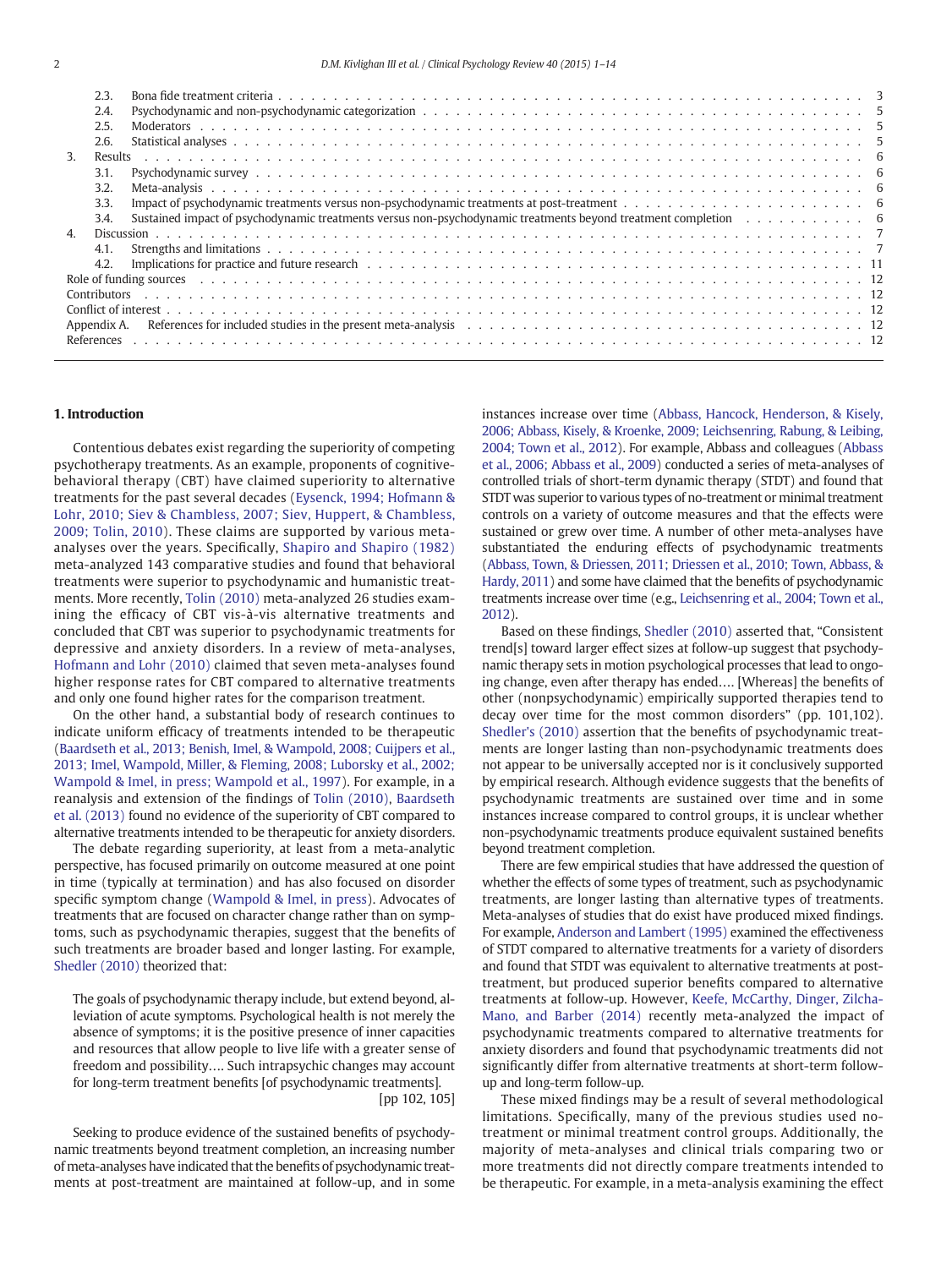of STDT, Anderson and Lambert (1995) failed to identify treatment comparisons that were intended to be therapeutic: "A treatment was classified as 'alternative' only when it was either the usual form of treatment for the disorder or it was expected to produce results similar to STDT." (p. 505). Operating under this definition, non-bona fide comparison treatments were included in the analysis of STDT vs. "alternative" treatments (i.e. hypnosis, dietary advice, supportive treatments, and mutual-help groups), resulting in a bias for STDT. In order to effectively test the superiority of a particular treatment, studies must implement designs that directly compare two or more treatments intended to be therapeutic (see Wampold & Imel, in press; Wampold et al., 1997).

Additionally, the inconsistent findings regarding the long-term superiority of psychodynamic treatments may be related to the historical focus on disorder specific symptom change in psychotherapy research (Wampold & Imel, in press). In a review of psychodynamic effectiveness, Shedler (2010) posited that the benefits of psychodynamic treatments are not limited to the alleviation of symptoms, but rather simultaneously increase clients' inner capacities and resources. If comparative studies solely assess and report symptom-oriented outcomes, they may be failing to capture the lasting benefits of less symptomoriented therapies.

Lastly, previous meta-analyses have neglected to control for researcher allegiance and treatment dose, potentially contributing to inconsistent findings. Researcher allegiance refers to a researchers preference for a particular treatment and results in better outcomes for the preferred treatment (Munder, Brütsch, Leonhart, Gerger, & Barth, 2013; Wampold & Imel, in press). Similarly, allegiance may impact the effect of the non-preferred alternative treatment as a result of researchers poorly implementing the non-preferred treatment (Munder, Gerger, Trelle, & Barth, 2011). Treatment dose refers to the amount of sessions or treatment "dose" received by a patient. Treatment dose has been found to be significantly and positively related to treatment outcomes, as such it is imperative to control for differences in dosage in comparative analyses. To the best of our knowledge, the majority of meta-analyses examining the effectiveness of psychodynamic treatments fail to control for differences in treatment dose and explore the effect of researcher allegiance on treatment outcome, resulting in potentially biased results.

The inconsistent evidence pertaining to the long-term benefits of psychodynamic treatments suggests that additional meta-analyses addressing previous limitations are needed. As such, the purpose of the current study was to test the growth of the benefits of psychodynamic treatments compared to alternative treatments beyond treatment completion. Specifically, the present metaanalysis strictly included clinical trials that directly compared at least one bona fide psychodynamic treatment to at least one bona fide non-psychodynamic treatment for a variety of disorders. Nonpsychodynamic treatments were not further classified into categories of treatments, as we were specifically interested in testing the lasting impact of psychodynamic treatments compared to nonpsychodynamic treatments. Multilevel longitudinal analyses were run to perform a significance test of the growth of the impact of psychodynamic treatments compared to alternative treatments beyond treatment completion for four categories of outcome measures (i.e., all outcome measures, targeted outcome measures, non-targeted outcome measures, and personality outcome measures). Informed by the sizeable body of research finding uniform efficacy at post-treatment, we hypothesize that psychodynamic treatments and bona fide non-psychodynamic treatments will not significantly differ at post-treatment on all outcome measures. Additionally, we hypothesize a significant and positive growth (i.e., slope coefficient) in the impact of psychodynamic treatments compared to non-psychodynamic treatments from post-treatment to follow-up on all types of outcome measures. This second hypothesis is based on evidence that the benefits of psychodynamic

psychotherapy at post-treatment increase at follow-up compared to control groups.

# 2. Methods

# 2.1. Inclusion criteria

For studies to be included in the current meta-analysis they needed to (a) be published in an English-printed peer-reviewed journal, (b) have utilized randomized clinical designs, (c) have examined treatments of adult patients, (d) have utilized direct comparisons of at least two bona fide therapeutic treatments, one of which was psychodynamic and one which was not, (e) have reported outcome data at posttreatment and at least one follow-up assessment, (f) have reported the necessary statistics to calculate effect sizes, and (g) be published between the years 1972 and 2012.

### 2.2. Literature search

The following study implemented an exhaustive literature search of several major databases, including: PsychINFO, PsycARTICLES, PsycCRITIQUE, Medline, CINAHL, HealthSource: Nursing/Academic Edition, ERIC, Education Fulltext, SocIndex, Social Work Abstracts, Social Sciences Fulltext, and Academic Search Elite. A team of doctoral students with previous meta-analytic training searched the identified databases for relevant studies by pairing the primary search terms with the secondary search terms. The primary search terms were psychodynamic, dynamic, psychoanalytic, and psychoanalysis and the secondary search terms were psychotherapy, therapy, controlled trial, clinical trial, randomized clinical trial, RCT, comparison study, direct comparison, effectiveness, efficacy, outcome, treatment, follow up, and study. In addition, the reference lists of existing meta-analyses and reviews of psychodynamic effectiveness trials were examined to identify relevant studies. Lastly, psychodynamic researchers were contacted to identify existing databases of psychodynamic trials. The review of databases resulted in 78,772 search results and the review of other sources (i.e., existing meta-analyses and databases of psychodynamic trials) resulted in 136 additional search results, totaling 78,858 (See Fig. 1). Each search result was reviewed for potential inclusion, which resulted in the initial inclusion of 190 studies. A team of trained coders further screened these studies resulting in 66 randomized clinical trials to be evaluated as a bona-fide treatment.

### 2.3. Bona fide treatment criteria

Treatments within studies were evaluated as bona fide based on the criteria used by Wampold et al. (1997). Specifically, treatments are considered bona fide if they meet the following criteria. First, a trained therapist who holds at least a master's degree or is enrolled in a graduate program in a relevant mental health field delivers the treatment. Second, the treatment is an individualized treatment that is delivered face-to-face. Third, the treatment contains psychological elements based on at least two of the following criteria: (a) the study presents a description and accompanying reference for the treatment, (b) the study contains a treatment citation of an established psychotherapy approach, (c) the treatment is manualized and the manual was utilized in the study, or (d) the active ingredients of the treatment were identified and cited in the study (Wampold et al., 1997).

The team was trained to independently evaluate the treatments based on the bona fide criteria. If the independent raters disagreed on the bona fide status of a treatment, then the raters discussed the disagreement in order to come to a consensus. If the raters did not agree upon a consensus after discussion, the supervising author (BEW) independently evaluated the treatment. The 66 identified studies contained 165 treatments that were subsequently evaluated as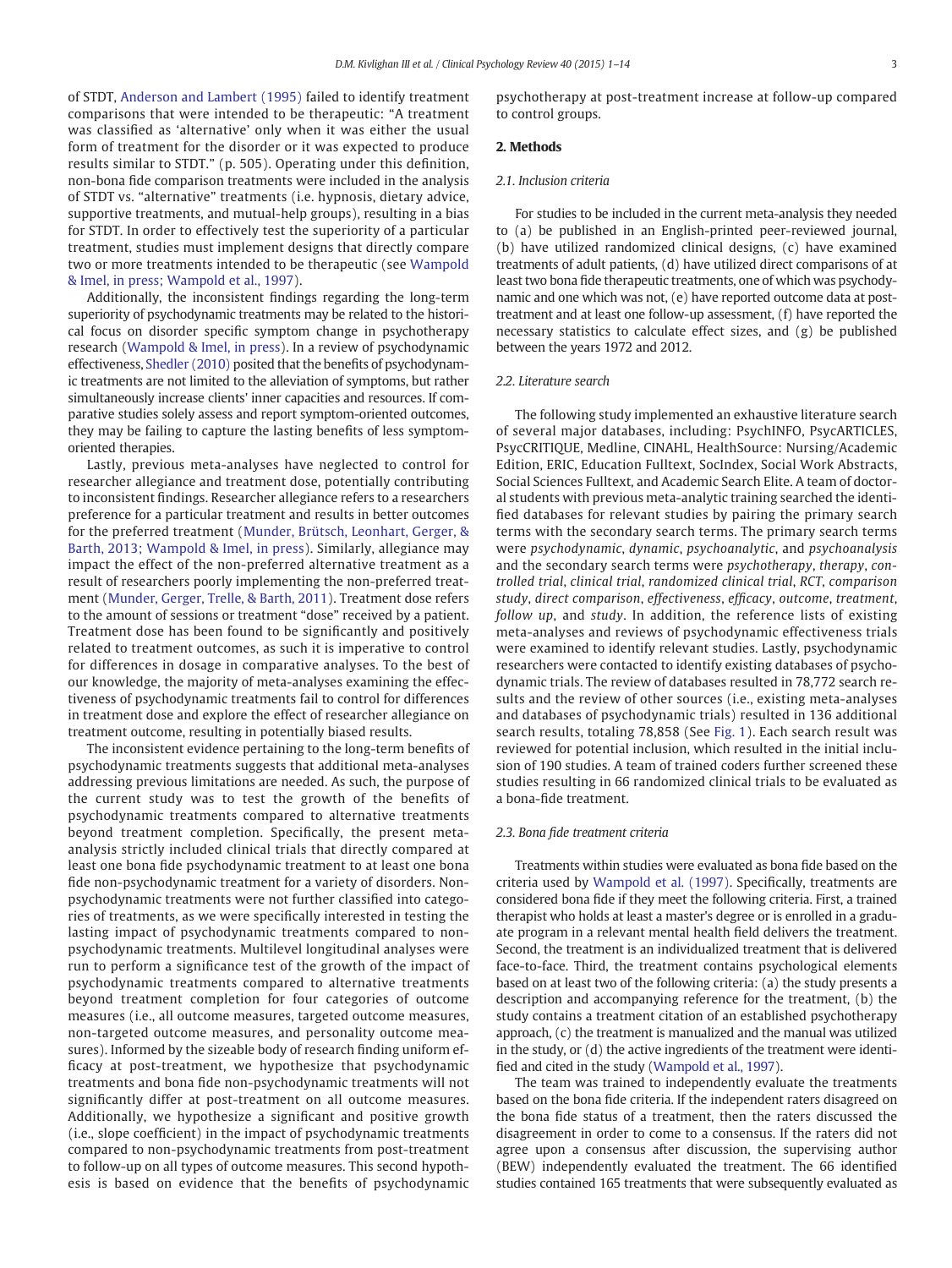

Fig. 1. Flow diagram of study selection and inclusion criteria process.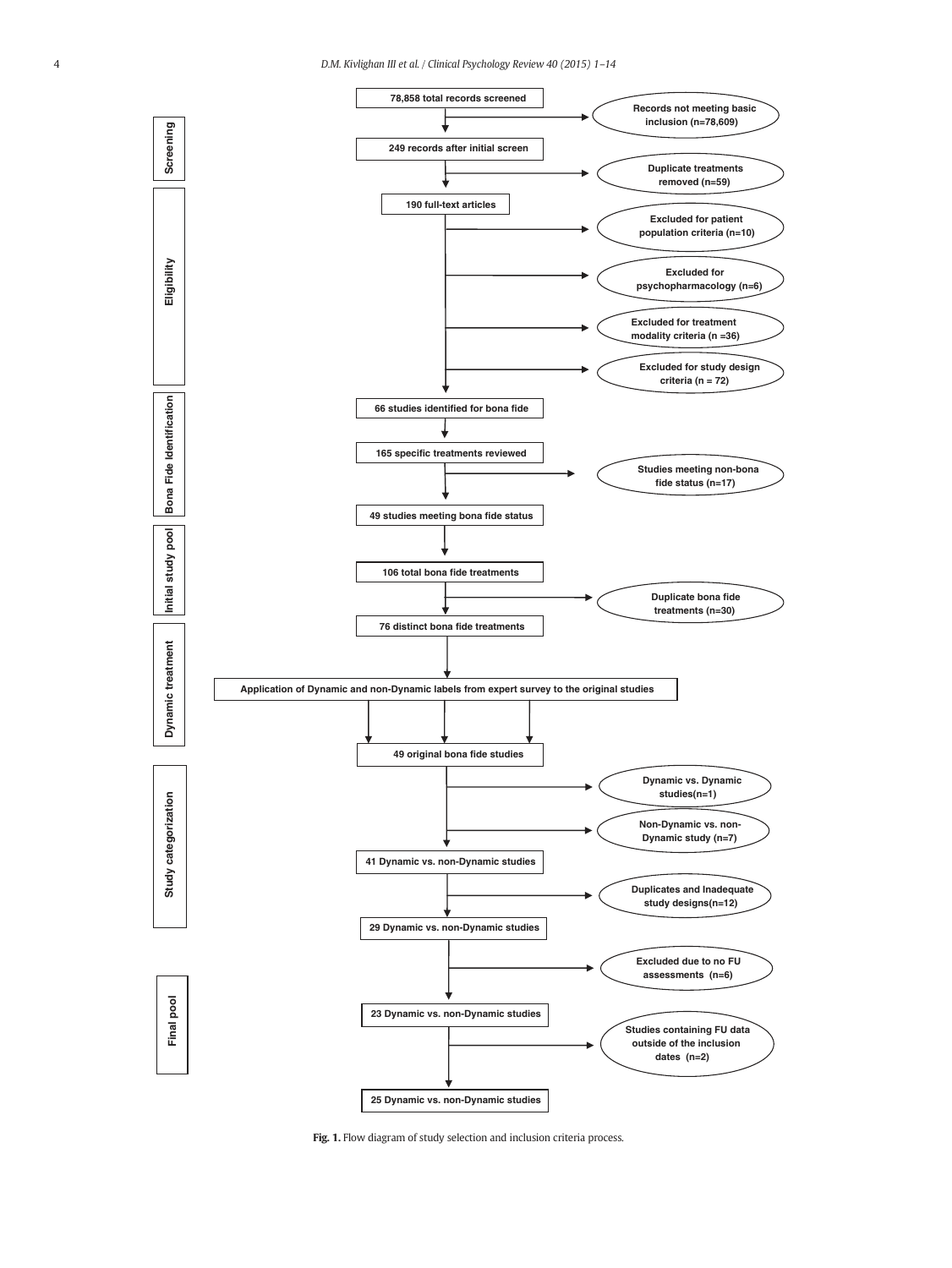bona fide. Rater agreement was acceptable (Cohen's kappa  $=$  .66). Only studies containing at least two bona fide treatments were included in the present meta-analysis. Of the 66 studies, 17 studies did not contain at least two bona fide treatments, resulting in a total of 49 studies that contained at least two bona fide treatments.

### 2.4. Psychodynamic and non-psychodynamic categorization

The 49 studies included 106 bona fide treatments to be classified as psychodynamic or non-psychodynamic. Of these, 30 treatments were duplicates, resulting in a total of 76 independent bona fide treatments to be classified as psychodynamic or non-psychodynamic. Shedler (2012) criticized previous psychodynamic research, stating that, "Treatment methods have been inadequately specified" (p. 106). As such, the current meta-analysis followed the psychodynamic categorization method based on ratings by psychodynamic researchers and clinicians, similar to that employed by Baardseth et al. (2013). Psychodynamic raters were identified and surveyed to categorize a treatment as psychodynamic or non-psychodynamic. Psychodynamic raters were identified and recruited through several international psychotherapy societies, including the Society for the Exploration of Psychotherapy Integration (SEPI) and the International Experiential Dynamic Therapy Association (IEDTA). As members of these societies may not exclusively ascribe to psychodynamic therapy, participants were asked to identify their primary theoretical orientation and only those that indicated psychodynamic as a primary theoretical orientation were included as psychodynamic raters. A total sample of 800 mental health practitioners and researchers was generated from the SEPI listserv ( $n = 200$ ) and the IEDTA listserv ( $n = 600$ ).

Survey participants were presented with the name of the treatment, as indicated in the article, as well as the corresponding citation for the treatment (e.g. Dialectical Behavior Therapy; DBT; Linehan, 1993). Participants were then instructed as follows: "Based on your background knowledge and using your own definitions of psychodynamic treatments, please indicate whether you consider the treatments listed below as a psychodynamic treatment." Identification of a treatment as psychodynamic required a majority of affirmative responses (yes).

### 2.5. Moderators

The following variables were coded and analyzed as moderator variables:

Researcher allegiance. Researcher allegiance is an important moderator to consider as it may effect differential implementation of preferred and non-preferred treatments as well as researcher bias during subjective evaluative processes of research (Munder et al., 2013). The team coded researcher allegiance according to the guidelines developed by Miller, Wampold, and Varhely (2008). The degree of researcher allegiance was determined by assessing study design issues, such as if the author(s) developed or advocated one of the treatments, supervised or trained the therapists for one particular treatment in the study, or if more experienced therapists were utilized for one of the treatments. Allegiance was rated using a five-point scale, where 0 represents no researcher allegiance and 4 represents evidence of strong researcher allegiance. Coding disagreements were resolved by discussion among raters to reach a consensus. The weighted kappa was 0.41, indicating moderate rater agreement for researcher allegiance.

Type of outcome measure. Outcome specificity refers to the extent to which an outcome measure assesses targeted outcomes associated with a specific disorder rather than measures of non-targeted

functioning (Minami, Wampold, Serlin, Kircher, & Brown, 2007). Furthermore, research has found that outcome specificity is related to treatment outcomes (Lambert & Bergin, 1994; Minami et al., 2007; Smith, Glass, & Miller, 1980). In an effort to directly compare equivalent outcome measures, reported outcome measures were coded as targeted outcome measures (e.g., measures of depression in a study on depression), non-targeted outcome measures (e.g., measures of life satisfaction, measures of depression in a study on anxiety), and personality outcome measures (e.g., Millon Clinical Multiaxial Inventory and Personality Disorder Belief Questionnaire). Coding the dependent variable as targeted, nontargeted, or personality outcome measures addresses the issues inherent to outcome specificity, while allowing for more nuanced examinations of the effects of psychodynamic treatments on distinct types of outcome compared to alternative treatments. Coding was conducted as described above with moderate interrater agreement  $(kappa = .59)$ .

Treatment dose. Treatment dose was calculated as the number of sessions of the psychodynamic treatment minus the number of sessions of the non-psychodynamic treatment. As such zero represented equivalent number of sessions across treatments within a study. Treatment dose was entered into the multilevel models in order to control for differences in treatment length while testing the impact of the psychodynamic treatments compared to non-psychodynamic treatments.

# 2.6. Statistical analyses

In the current meta-analysis, the team obtained means, standard deviations, and sample sizes at every assessment point for each included study to calculate effect sizes. Effect sizes were computed as Hedges' g, representing the mean difference between psychodynamic treatments and non-psychodynamic treatments, where a positive g indicates the superiority of psychodynamic treatments. Hedges' g corrects for a small bias in Cohen's d (Borenstein, Hedges, Higgins, & Rothstein, 2009). When studies contained more than two psychodynamic or non-psychodynamic treatments compared to the alternative, we aggregated the two treatments of the same type and compared to the alternative (e.g., psychodynamic-1 & psychodynamic-2 vs. nonpsychodynamic). This aggregation process was similarly applied to studies that compared one psychodynamic treatment with two nonpsychodynamic treatments.

Four separate within-study effect sizes were calculated at each assessment time according to outcome type: (a) combined outcome measures, included all reported outcomes within a study, (b) targeted outcome measures, included measures that focused on the primary diagnosis of a particular study, (c) non-targeted outcome measures, included non-targeted measures of distress or well-being, and (d) personality outcome measures, included measures of personality. When a study reported multiple outcome measures, effect sizes of dependent measures were aggregated within each study according to the type of outcome measure (i.e., targeted, non-targeted, personality) and calculated under the assumption that correlations of dependent effects are .50 (see Wampold et al., 1997 for rationale). This within-study aggregation process resulted in one effect size per type of outcome at each assessment. Four separate meta-analyses were conducted according to type of outcome: combined outcome measures, targeted outcome measures, non-targeted outcome measures, and personality outcome measures.

Following the aggregation of within-study effect sizes, a multilevel longitudinal meta-analysis was conducted to account for the dependency of multiple assessment times within studies, where assessment times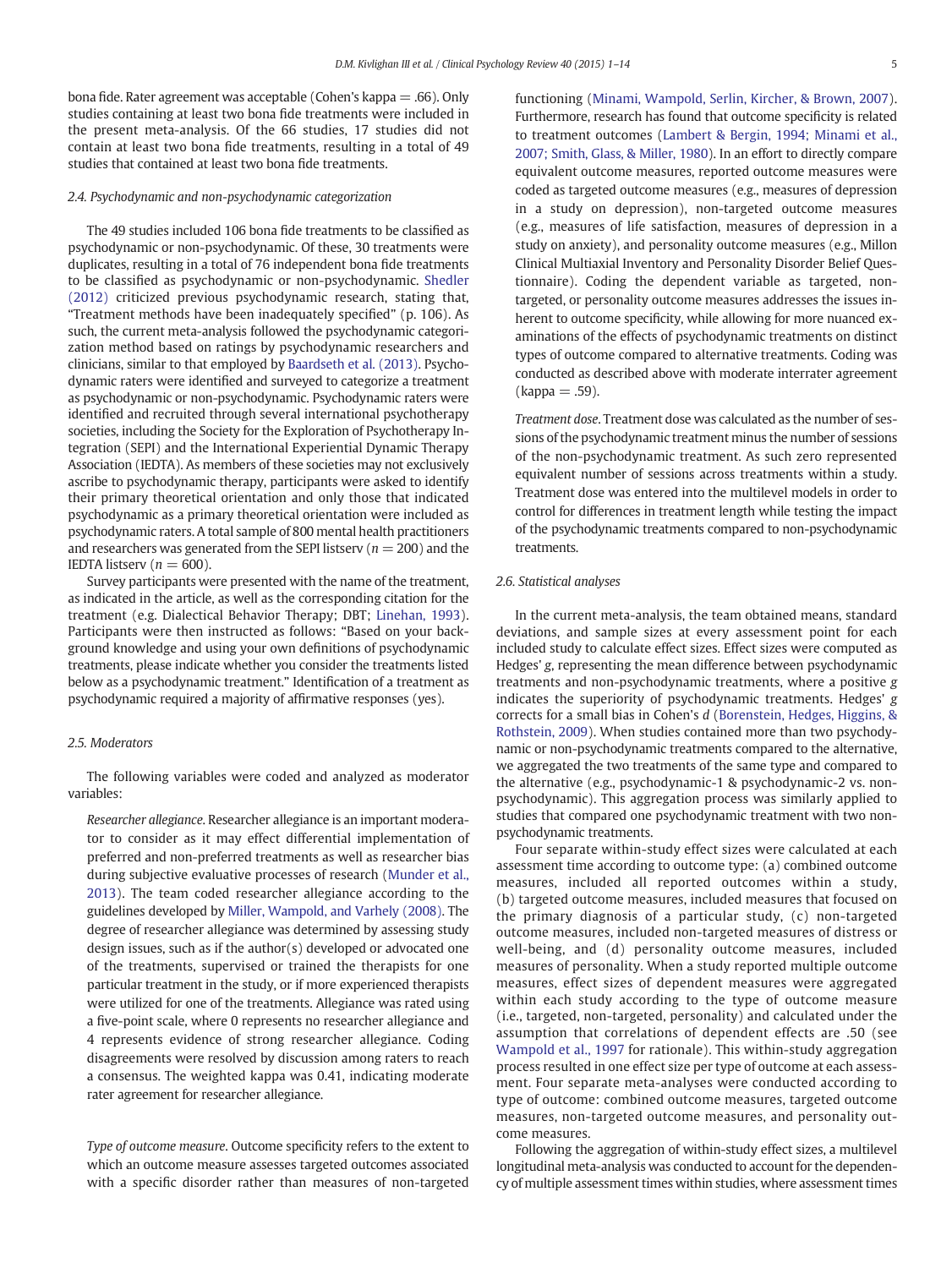were nested within studies. For these analyses, hierarchical linear modeling (HLM; Raudenbush, Bryk, Cheong, Congdon, & du Toit, 2011) was used to estimate a restricted maximum-likelihood randomeffect model with known variances (Hedges & Olkin, 1985). We conducted a two-level longitudinal analysis with time (weeks post treatment completion) as a predictor variable of the effect size to examine the growth of the impact of psychodynamic treatments versus non-psychodynamic treatments from post-treatment to follow-up while controlling for treatment dose. Time was centered at week 0 (post-treatment). The mixed model was:

 $g(\text{outcomes}) = \gamma_{00} + \gamma_{01} * (\text{dose}) + \gamma_{10} * (\text{time}) + \gamma_{11} * (\text{dose})$  $*(time) + u_0 + u_1 * (time)$ 

where  $\gamma_{00}$  represented the intercept, or the effect size of psychodynamic treatments versus non-psychodynamic treatments at post-treatment,  $\gamma_{01}$  represented the impact of treatment dose on the effect size at posttreatment,  $\gamma_{10}$  represented the slope or growth in the effect size of psychodynamic treatments versus non-psychodynamic treatments from post-treatment in weeks,  $\gamma_{11}$  represented the impact of treatment dose on the slope,  $u_0$  represented the error term at level 1, and  $u_1$ represented the error term at level 2 (random effect model). This model was run for each outcome type. The Q-statistic (Q) and  $I^2$  were calculated to assess the significance and amount of between-study heterogeneity (Huedo-Medina, Sánchez-Meca, Marín-Martínez, & Botella, 2006). Lastly, to examine potential factors impacting the effect sizes of psychodynamic versus non-psychodynamic treatments, researcher allegiance was included in the mixed model to assess for moderation.

# 3. Results

# 3.1. Psychodynamic survey

Of the total of 800 IEDTA ( $n = 600$ ) and SEPI ( $n = 200$ ) members who were contacted via email, approximately ten percent (9.63%,  $n = 77$ ) responded. Of the 77 respondents, 75% ( $n = 58$ ) identified their primary theoretical orientation as psychodynamic and therefore were included in the coding of psychodynamic treatments. The following data is reported for the 58 psychodynamic raters. The majority of survey participants (48%,  $n = 28$ ) indicated Ph.D. as the highest level of degree completed, followed by Master's degree (22%,  $n = 13$ ), Psy.D. (16%,  $n = 9$ ), M.D. (7%,  $n = 4$ ), and other (7%,  $n = 4$ ). Participants were also asked to indicate their primary setting(s) for clinical practice. The majority of participants (72%,  $n = 42$ ) indicated private practice as their primary setting, followed by college/university department (12%,  $n = 7$ ), university counseling center (9%,  $n = 5$ ), and other (7%,  $n = 4$ ).

Of the 76 independent bona fide treatments from the 49 included studies, survey participants identified 32 treatments as psychodynamic and 44 treatments as non-psychodynamic (based on the majority decision rule described above). Following psychodynamic status coding, 7 of the 49 studies were excluded due to a direct comparison of two nonpsychodynamic bona fide treatments. Another study was excluded due to direct comparison of a bona fide psychodynamic treatment with another bona fide psychodynamic treatment. Ultimately, 41 of the 49 studies met inclusion criteria of a study that directly compared a bona fide psychodynamic treatment with a bona fide nonpsychodynamic treatment.

#### 3.2. Meta-analysis

Following the identification of psychodynamic and nonpsychodynamic treatments, means, standard deviations, and sample sizes were extracted from the 41 identified studies for analysis. This final review resulted in the exclusion of four studies due to an inadequate study design for the purpose of the current meta-analysis, eight duplicate studies (whose data was represented in other included studies), and six studies that failed to report follow-up data. This process resulted in a sample of 23 comparative studies of a bona fide psychodynamic treatment and a bona fide non-psychodynamic treatment. Lastly, several identified studies did not report the needed data for analysis and principle investigators were contacted to request the needed data. This process led to the inclusion of two additional studies that fell outside of the original search dates but reported follow-up data for two of the 23 original studies, resulting in a sample of 25 studies. As multiple studies were often published on a single sample (i.e., subsequent publications of follow-up data, subsequent publications of secondary outcome measures, etc.), the present meta-analysis included 25 comparative studies of 20 independent samples. Of the 20 independent samples, three studies compared three treatments; two studies compared two psychodynamic treatments and one non-psychodynamic treatment and one study compared one psychodynamic treatment and two nonpsychodynamic treatments, the remaining 17 studies compared one psychodynamic treatment and one non-psychodynamic treatment. A total of 1690 patients participated in the included 25 clinical trials resulting in a per-study mean of 84.5 and median of 53.5 patients. The 20 independent samples (25 studies) are outlined in Table 1. References for the included studies are provided in Appendix A.

# 3.3. Impact of psychodynamic treatments versus non-psychodynamic treatments at post-treatment

The results of the longitudinal multilevel analysis of the impact of psychodynamic versus non-psychodynamic treatments at posttreatment and beyond are reported in Table 2. At post-treatment no significant differences were found between psychodynamic treatments and non-psychodynamic treatments for combined outcome measures  $(g = -0.05; 95\% CI [-0.18, 0.07]; p = 0.428; k = 20)$ , targeted outcome measures ( $g = -0.10$ ; 95% CI [−0.23, 0.02];  $p = 0.134$ ;  $k =$ 19), non-targeted outcome measures (g = 0.10; 95% CI [−0.10, 0.29];  $p = 0.346$ ;  $k = 17$ ), and personality outcome measures ( $g = -0.10$ ; 95% CI  $[-0.52, 0.33]$ ;  $p = 0.685$ ;  $k = 6$ ) after controlling for treatment length. The analyses of between-study heterogeneity indicated that the effect sizes were not homogeneously distributed. Specifically, between-study heterogeneity was significant at post-treatment for non-targeted outcome measures ( $Q = 45.31$ ;  $p < .001$ ;  $I^2 = 66.89\%$ ) and personality outcome measures ( $Q = 14.38$ ;  $p = .006$ ;  $I^2 =$ 72.18%), but not for targeted outcome measures ( $Q = 20.58$ ;  $p =$ .245;  $I^2 = 17.39\%$ ) or combined outcome measures ( $Q = 21.25$ ;  $p =$ .266;  $I^2 = 15.29\%$ ).

Moderator analyses were run to examine the impact of researcher allegiance on treatment differences at post-treatment. The results of the moderator analyses are presented in Table 3. Allegiance was not a significant moderator for combined outcome measures ( $\gamma_{02} = 0.11$ ;  $p = 0.224$ ;  $k = 20$ ), targeted outcome measures ( $\gamma_{02} = 0.11$ ;  $p = 0.209$ ;  $k = 19$ ), non-targeted outcome measures ( $\gamma_{02} = 0.07$ ;  $p = .427$ ;  $k =$ 17) or personality outcome measures ( $\gamma_{01} = 0.08$ ;  $p < .850$ ;  $k = 6$ ) at post-treatment. Of note, the systematic between-study variability for non-targeted and personality outcome measures (indicated by the significant Q-statistic for these outcomes) was not explained by allegiance, suggesting the presence of undetermined factors related to the heterogeneity among effects.

3.4. Sustained impact of psychodynamic treatments versus nonpsychodynamic treatments beyond treatment completion

Results from the longitudinal analyses are reported in Table 2. Results indicated no significant differences in the growth (i.e., slope) of the effect size of psychodynamic treatments versus non-psychodynamic treatments as a function of weeks after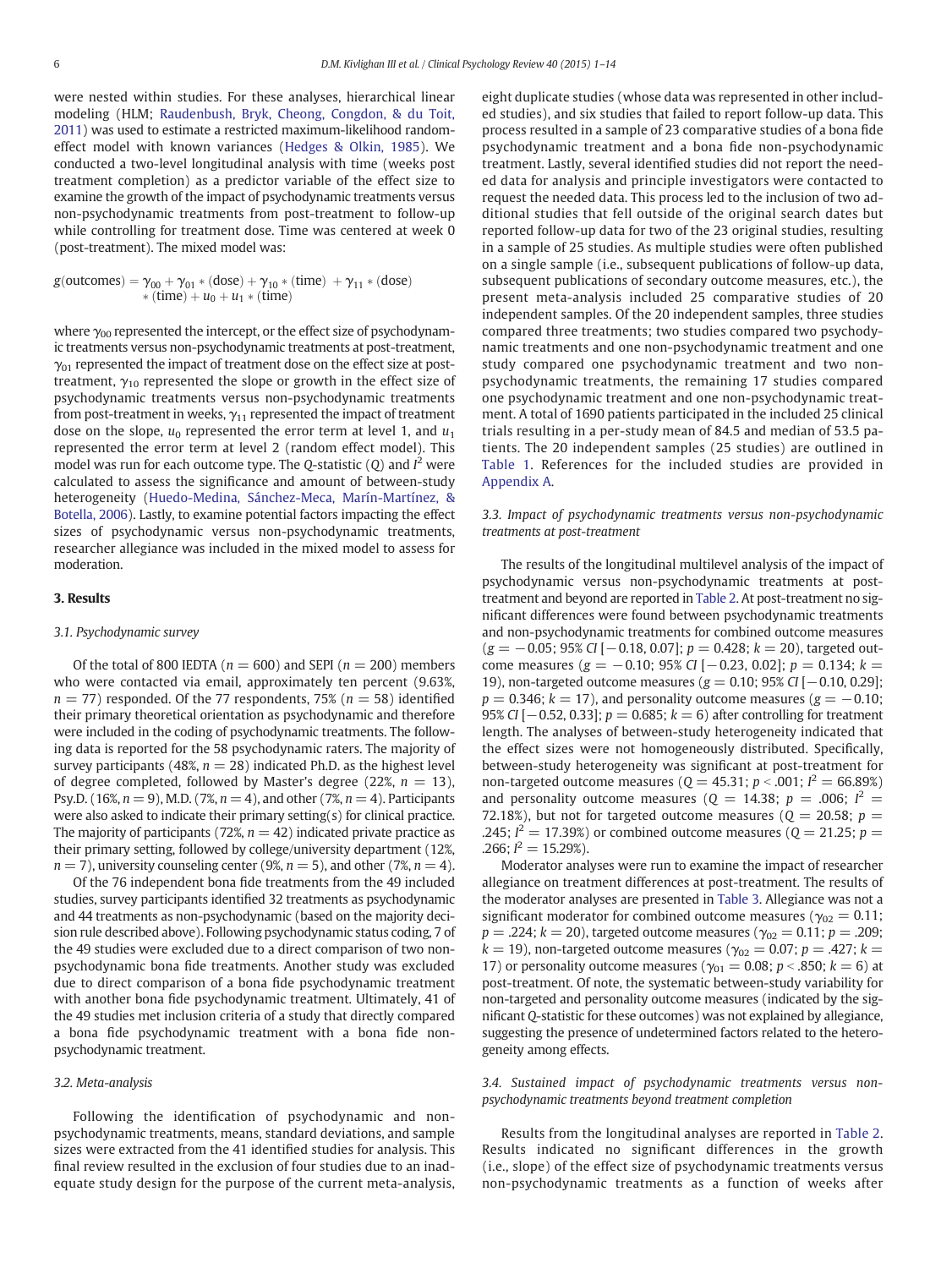termination for combined outcome measures ( $\gamma_{10} = 0.001$ ; 95% CI  $[-0.002, 0.004]$ ;  $p = .441$ ;  $k = 20$ ), targeted outcome measures  $(\gamma_{10} = 0.001; 95\% \text{ CI } [-0.002, 0.004]; p = .523; k = 19)$ , nontargeted outcome measures ( $γ_{10} = 0.001$ ; 95% CI [-0.002, 0.004];  $p = .557$ ;  $k = 17$ ), and personality outcome measures  $(\gamma_{10} = -0.001; 95\% \text{ CI } [-0.007, 0.005]; p = .722; k = 6)$  after controlling for treatment length. The analyses of between-study heterogeneity indicated that the individual slopes for combined measures, targeted measures, non-targeted measures, and personality measures did not significantly vary between studies (all Qstatistic  $ps > .05$ , see Table 2). Moderator analyses were run to examine the impact of researcher allegiance on the growth (i.e., slope) of effects in weeks post-treatment. The results of the moderator analyses are presented in Table 3. Researcher allegiance was a significant moderator of the slope of the impact of psychodynamic treatments compared to non-psychodynamic treatments for targeted outcome measures ( $γ_{12} = -0.01$ ;  $p = .042$ ;  $k = 19$ ).. As psychodynamic allegiance increased by one unit, the growth in the effect size of psychodynamic treatments decreased by 0.01 for targeted outcome measures. This finding is surprising as the relationship is in the unexpected direction. Researcher allegiance was not a significant moderator (*O*-statistic  $ps > .10$ , see Table 3) of the slopes for combined outcome measures, non-targeted outcome measures, and personality outcome measures.<sup>1</sup>

# 4. Discussion

The present meta-analysis examined the impact of bona fide psychodynamic treatments compared to bona fide non-psychodynamic treatments both at post-treatment and, most interestingly, beyond post-treatment. In particular, the growth of the impact of bona fide psychodynamic treatments compared to bona fide non-psychodynamic treatments was examined beyond the end of therapy. As hypothesized, psychodynamic and non-psychodynamic treatments were equally efficacious at post-treatment on combined outcome measures, targeted measures, non-targeted measures, and personality measures. This finding is consistent with the findings of a recent meta-analysis (Keefe et al., 2014) that found no significant differences at post-treatment between psychodynamic and alternative treatments. Specifically, Keefe et al. (2014) examined the effect of psychodynamic treatments compared to alternative treatments for anxiety disorders and found a small and non-significant effect, indicating no differences at post-treatment. Additionally, the present findings replicate several previous metaanalyses that found uniform efficacy between psychodynamic treatments and alternative treatments (Abbass et al., 2011; Anderson & Lambert, 1995; Crits-Christoph, 1992; Leichsenring, 2001; Leichsenring & Leibing, 2003; Leichsenring et al., 2004). Lastly, the finding of nonsignificant treatment differences at post-treatment is consistent with and expands the growing body of research that suggests uniform efficacy among psychotherapies intended to be therapeutic (Benish et al., 2008; Imel et al., 2008; Luborsky et al., 2002; Wampold & Imel, in press).

Although these analyses revealed no significant differences between psychodynamic and non-psychodynamic treatments at post-treatment, between-study heterogeneity among the effect sizes of non-targeted and personality outcome measures was significantly greater than that expected due to sampling error alone. This degree of heterogeneity suggests that, at least theoretically, important between study variations may exist, which are due to unknown sources. Contrary to other metaanalyses (see Munder et al., 2013), researcher allegiance did not significantly account for the between-study variability in the effect sizes of non-targeted outcome measures and personality outcome measures nor was it a significant moderator of the post-treatment effect for combined outcome measures or targeted outcome measures. Therefore these moderator analyses did not identify variables that could explain the systematic variability that remained, again suggesting that important unexamined between-study differences may explain the heterogeneity among effects for both non-targeted outcome measures and personality outcome measures.

Contrary to our hypothesis, the post-treatment slope of the effect size of psychodynamic treatments versus non-psychodynamic treatments was not significant for any outcome measure types (combined outcome measures, targeted measures, non-targeted measures, and personality measures). Although previous findings suggested that the benefits of psychodynamic treatments are sustained beyond treatment completion compared to control groups (Abbass et al., 2006; Abbass et al., 2009; Leichsenring et al., 2004; Town et al., 2012), the current findings suggest that this phenomenon may not be unique to psychodynamic treatments. In other words, when bona fide psychodynamic treatments are directly compared to bona fide non-psychodynamic treatments, as identified by independent psychodynamic raters, it appears that the growth in treatment effects beyond treatment completion is equivalent. The current meta-analysis advances previous empirical efforts to examine the sustained benefits of psychodynamic treatments in several meaningful ways. Specifically, the present metaanalysis employed an exhaustive literature search, strictly included studies that directly compared at least two bona fide treatments, and used independent psychodynamic raters to identify and categorize treatments as psychodynamic. After addressing the previous limitations of meta-analyses examining the long-term benefit of psychodynamic treatments in comparison to alternative treatments, the evidence produced to date suggests that the enduring benefits of psychodynamic treatments are equivalent to non-psychodynamic treatments. Of note, the findings of the present meta-analysis are consistent with a recent meta-analysis examining the long-term impact of psychodynamic treatments (see Keefe et al., 2014).

In contrast to the analysis of between-study heterogeneity at posttreatment, between-study heterogeneity of the slopes was not significant for any type of outcome (i.e., combined outcome measures, targeted outcome measures, non-targeted outcome measures, and personality outcome measures). In addition, researcher allegiance only significantly moderated the slope for personality outcome measures. This lack of slope heterogeneity and allegiance moderation supports the strength of the primary finding that the post-treatment trajectory of change did not differ between psychodynamic and nonpsychodynamic therapies.

#### 4.1. Strengths and limitations

The current meta-analysis addressed several limitations of previous studies examining the relative efficacy of psychodynamic treatments; the inclusion of studies that directly compare two or more treatments, the identification and inclusion of only bona-fide treatments, and the use of psychodynamic raters to identify psychodynamic treatments are noteworthy strengths of the current study. Additionally, the number of studies that reported both post-treatment and follow-up assessments included in the analysis of combined outcome measures ( $k = 20$ ) in comparison to the relatively smaller sample sizes of previous metaanalyses of psychodynamic treatments, such as Keefe et al. (2014;  $k = 14$ ), Abbass et al. (2011;  $k = 8$ ), Crits-Christoph (1992;  $k = 11$ ), and Leichsenring (2001;  $k = 6$ ), is a strength of the current meta-

 $1$  Knekt et al. (2008; 2010; 2013) reported nine FU assessments compared to other studies included in the meta-analysis that typically reported one or two FU assessments. Consequently this study may have greatly influenced the longitudinal results. To examine this possibility, we removed Knekt et al. (2008; 2010; 2013) and reran the longitudinal analyses. The analysis of the growth of the effect of psychodynamic treatments versus non-psychodynamic treatments excluding Knekt et al. (2008; 2010; 2014) indicated no significant differences on combined outcome measures ( $g = 0.001$ ; 95% CI [-0.002, 0.004];  $p = .469$ ;  $k = 19$ ), targeted outcome measures ( $g = 0.001$ ; 95% CI [−0.002, 0.004];  $p = .556$ ;  $k = 18$ ), and non-targeted outcome measures ( $g = 0.001$ ; 95% CI [-0.002, 0.004];  $p = .679$ ;  $k = 16$ ). Knekt et al. (2008; 2010; 2014) did not report any measures of personality, therefore the original analyses of personality measures were not reanalyzed.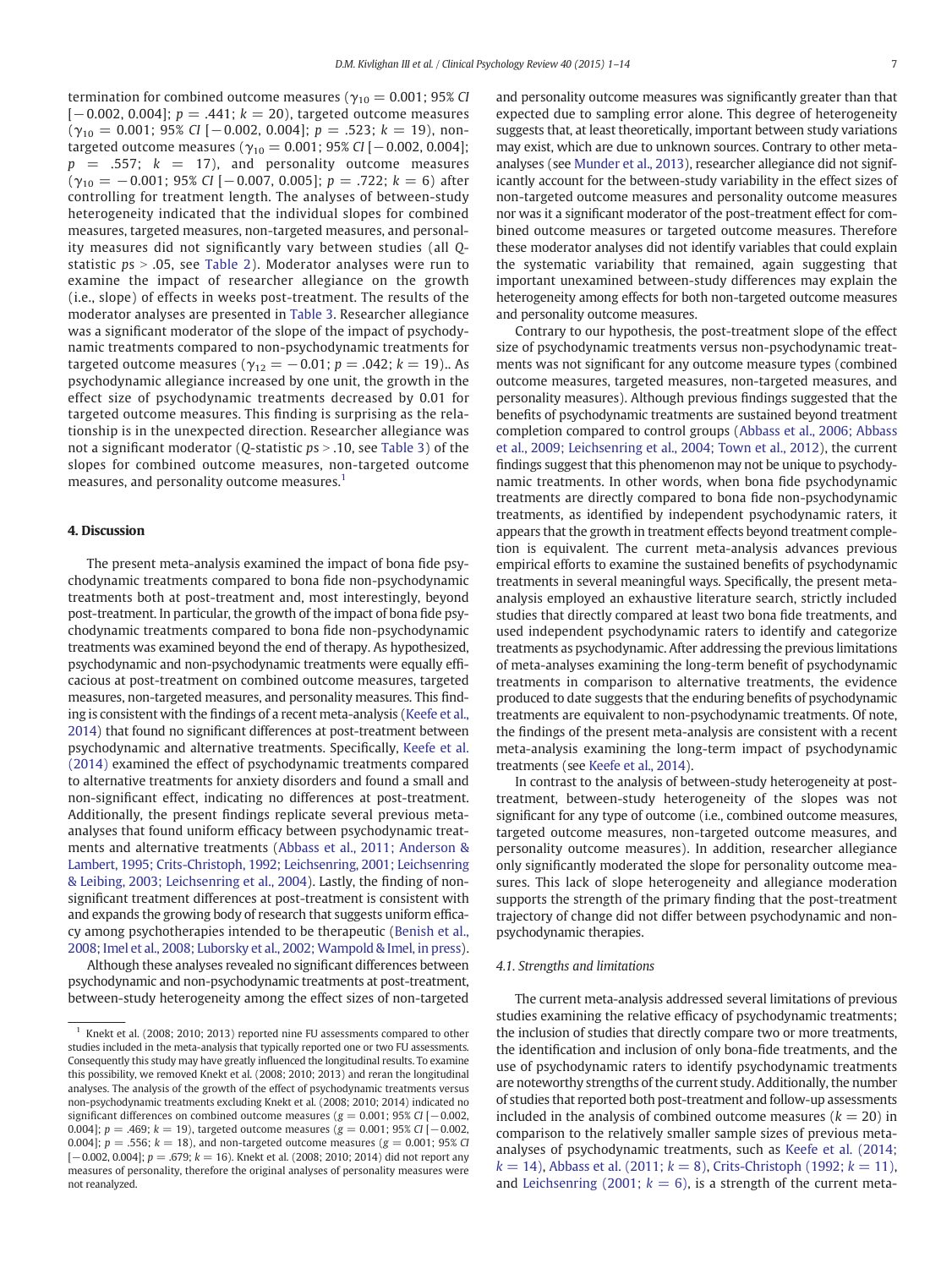# Table 1 Included studies in the current meta-analysis.

| Study                                                                                                                                            | Disorder                                            | Psychodynamic treatment                                                        | Non-psychodynamic treatment                                                            | Follow-up<br>assessments<br>(months) | Outcome measures                                                                                                                                                            |
|--------------------------------------------------------------------------------------------------------------------------------------------------|-----------------------------------------------------|--------------------------------------------------------------------------------|----------------------------------------------------------------------------------------|--------------------------------------|-----------------------------------------------------------------------------------------------------------------------------------------------------------------------------|
| Bachar, Latzer, Kreitler, and Berry (1999)                                                                                                       | Anorexia and<br>bulimia                             | 52 sessions SPT<br>$(n = 14$ at T, 8 at FU)                                    | 52 sessions COT<br>$(n = 12$ at T, 5 at FU)                                            | 12                                   | DSM-SS, EAT 26, GSI, Selves Questionnaire                                                                                                                                   |
| Barkham et al. (1996)                                                                                                                            | Depression                                          | 12 sessions PI<br>$(n = 18)$                                                   | 12 sessions CBT<br>$(n = 18)$                                                          | 3, 12                                | BDI, SCL-90-R, IIP, Self-Esteem Scale                                                                                                                                       |
| Barkham, Shapiro, Hardy, and Rees (1999)                                                                                                         | Depression                                          | 3 sessions PI ( $n = 54$ )                                                     | 3 sessions CBT ( $n = 62$ )                                                            | 12                                   | Aggregated ES                                                                                                                                                               |
| Brom, Kleber, and Defares (1989)                                                                                                                 | <b>PTSD</b>                                         | Ave. 18.8 sessions PT ( $n = 21$ )                                             | Ave. 15 sessions TD $(n = 23)$                                                         | 3                                    | SCL-90, STAI, State-Trait Anger Inventory,<br>Impact of Event Scale, Dutch Personality<br>Questionnaire, Amsterdam Biographical<br>Questionnaire, Locus of Control          |
| Driessen et al. (2007); Driessen et al. (2013)                                                                                                   | Depression                                          | 16 sessions SPSP ( $n = 177$ )                                                 | 16 sessions CBT ( $n = 164$ )                                                          | 12                                   | HDRS-17, IDS-SR, BSI Interpersonal Sensitivity, OQ<br>Interpersonal Relationships, OQ Social Role                                                                           |
| Emmelkamp et al. (2006)                                                                                                                          | Avoidant<br>personality<br>disorder                 | Ave. 18.8 sessions BDT ( $n = 22$ )                                            | Ave. 18.5 sessions CBT $(n = 18)$                                                      | 6                                    | LWASQ, PDBQ, SPAI, Avoidance Scale                                                                                                                                          |
| Gallagher-Thompson and Steffen (1994)                                                                                                            | Depression                                          | 20 sessions BPT ( $n = 21$ at T, 20 at FU)                                     | 20 sessions CBT<br>$(n = 31$ at T, 28 at FU)                                           | 3                                    | HAM-D, BDI, GDS, Diagnostic Status                                                                                                                                          |
| Giesen-Bloo et al. (2006)                                                                                                                        | <b>BPD</b>                                          | 312 sessions TF $(n = 42)$                                                     | 312 sessions SF ( $n = 44$ )                                                           | 12                                   | BPDSI-IV, EuroQol Thermometer, WHOQOL, Psycho- and<br>Personality Factor Score                                                                                              |
| Hardy et al. (1995)<br>Hellerstein et al. (1998)                                                                                                 | Depression<br>Cluster C<br>personality<br>disorders | Ave. 12 sessions PI ( $n = 56$ )<br>Ave. 28.5 sessions STDP ( $n = 14$ )       | Ave. 12 sessions CBT ( $n = 56$ )<br>Ave. 31 sessions BSP<br>$(n = 12$ at T, 10 at FU) | 3, 12<br>6                           | BDI, SCL-90-R, self-esteem, IIP, PSE<br>PTC, SCL-90-R, IIP                                                                                                                  |
| Knekt et al. (2008); Knekt, Laaksonen, Raitasalo,<br>Haaramo, and Lindfors (2010); Knekt, Lindfors,<br>Sares-Jaske, Virtala, and Harkanen (2013) | Mood and anxiety<br>disorders                       | Ave. 232 sessions LTPP ( $n = 128$ ); Ave.<br>18.5 sessions STPP ( $n = 101$ ) | Ave. 9.8 sessions SFT ( $n = 97$ )                                                     | 3, 7, 9, 12, 18, 24,<br>36, 48, 60   | BDI, HAM-D, SCL-90-Anx, HAM-A, SCL-90-GSI,<br>WAI, SAS-Work, PPF, number of sick leave days, alcohol<br>consumption, BMI, total serum cholesterol,<br>serum HDL cholesterol |
| Leichsenring et al. (2009); Salzer, Winkelbach,<br>Leweke, Leibing, and Leichsenring (2011)                                                      | GAD                                                 | Ave. 29.1 sessions STPP ( $n = 28$ )                                           | Ave. 28.8 sessions CBT $(n = 29)$                                                      | 6, 12                                | HAM-A, PSWQ, STAI, BAI, Hospital Anxiety and Depression<br>Scale, BDI, IIP                                                                                                  |

 $\infty$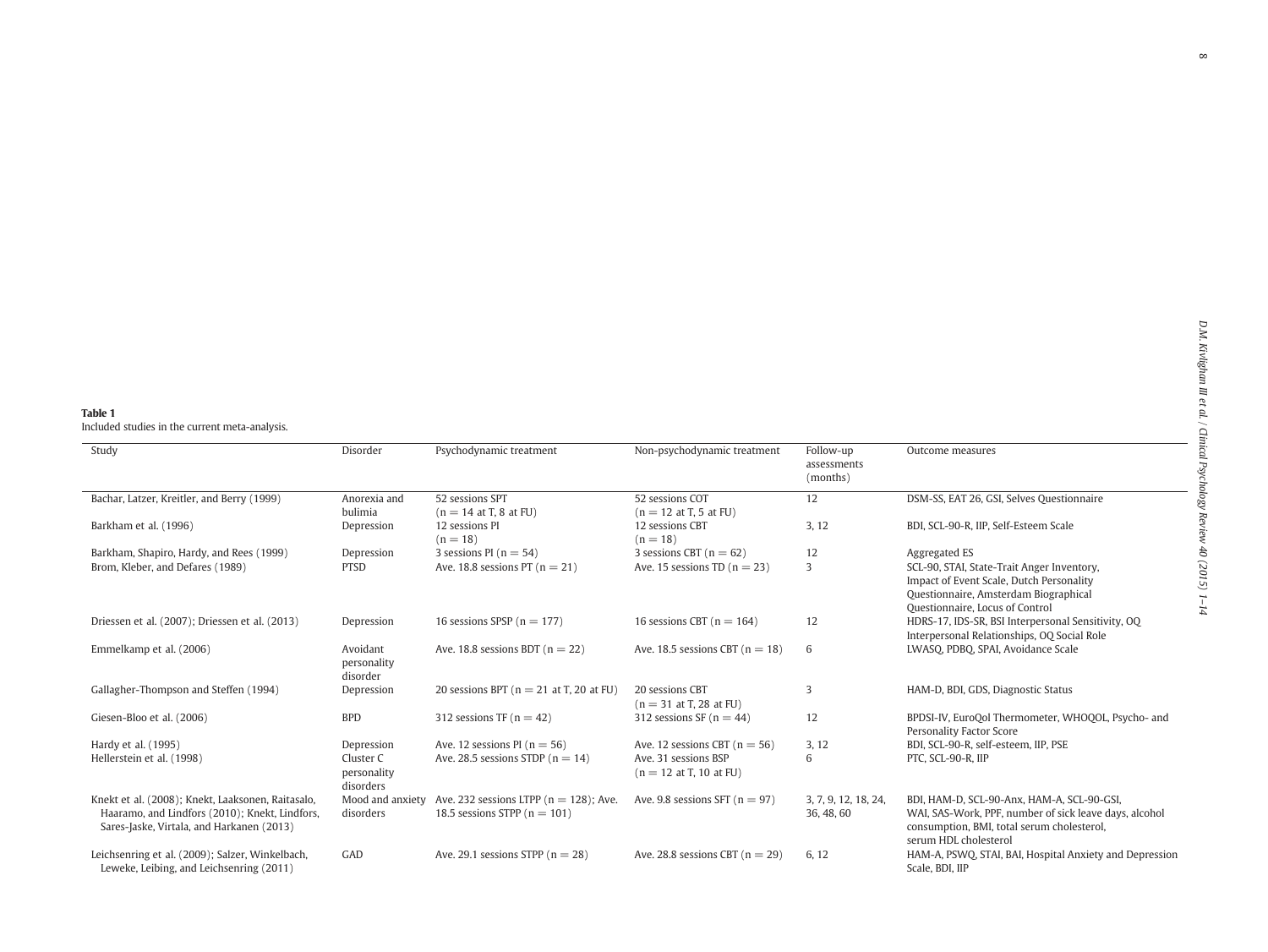| Maina, Forner, and Bogetto (2005)                                                                            | <b>MDD</b>                           | Ave. 19.6 sessions BDT ( $n = 10$ )                          | Ave. 18.6 sessions BSP ( $n = 10$ )                                        |           | HAM-D. HAM-A. CGI-S                                                                                                                                                                                |
|--------------------------------------------------------------------------------------------------------------|--------------------------------------|--------------------------------------------------------------|----------------------------------------------------------------------------|-----------|----------------------------------------------------------------------------------------------------------------------------------------------------------------------------------------------------|
| Maina, Rosso, Crespi, and Bogetto (2007)                                                                     | MDD                                  | Ave. 15.5 sessions BDT ( $n = 16$ )                          | Ave. 15.35 sessions BSP ( $n = 16$ )                                       | 6         | HAM-D, HAM-A, CGI-S, CGI-I                                                                                                                                                                         |
| Muran, Safran, Samstag, and Winston (2005)                                                                   | PD.                                  | 30 sessions STPT ( $n = 22$ ); 30 sessions<br>BRT $(n = 33)$ | 30 sessions CBT $(n = 29)$                                                 | 6         | Client reported target complaints, SCL-90-R, IIP,<br>WISPI, therapist reported target complaints, GAS                                                                                              |
| Pierloot and Vinck (1978)                                                                                    | Anxiety disorders                    | Ave. 19.67 sessions STDP $(n = 9)$                           | Ave. 19.85 sessions SD ( $n = 13$ )                                        | 3         | PSS, TMAS, STAI, symptom checklist,                                                                                                                                                                |
|                                                                                                              |                                      |                                                              |                                                                            |           | Subjective Appraisal Scale                                                                                                                                                                         |
| Svartberg, Stiles, and Seltzer (2004)                                                                        | Custer C<br>personality<br>disorders | 40 sessions STDP ( $n = 25$ )                                | 40 sessions CT ( $n = 25$ )                                                | 6, 12, 24 | SCL-90-R, IIP, Millon Clinical Multiaxial Inventory                                                                                                                                                |
| Thompson, Gallagher, and Breckenridge (1987);<br>Gallagher-Thompson, Hanley-Peterson,<br>and Thompson (1990) | MDD                                  | Ave. 18 sessions BPT $(n = 30)$                              | Ave. 18 sessions CT ( $n = 31$ ); Ave. 12, 24<br>18 sessions BT $(n = 30)$ |           | BDI, HAM-D, GDS, BSI, GAS, BPRS, Hopelessness<br>Scale, ATQ, YLI, Social Adjustment Scale, Health and<br>Daily Living Questionnaire, Older Person's Pleasant<br>Events Schedule, diagnostic status |
| Winston et al. (1994)                                                                                        | <b>PD</b>                            | Ave. 40.3 sessions STDP<br>$(n = 25$ at T, 19 at FU)         | Ave. 40.3 Sessions BA<br>$(n = 30$ at T, 19 at FU)                         | 18        | Target complaint rating, SCL-90-R, Social Adjustment Scale                                                                                                                                         |
| Woody, McLellan, Luborsky,<br>and O'Brien $(1987)$                                                           | Opiate<br>dependence                 | 24 sessions SE ( $n = 25$ )                                  | 24 sessions CBT $(n = 31)$                                                 | 6         | BDI, Maudsley Personality Inventory, SCL-90, Shipley<br>Institute of Living Scale, SADS-L,<br>SADS-C, Addiction Severity Index Interview                                                           |

Note. ATQ = Automatic Thoughts Questionnaire, BA = Brief Adaptive Therapy, BAI = Beck Anxiety Inventory, BDI = Beck Depression Inventory, BDT = Brief Dynamic Therapy, BMI = Body Mass Index, BPD = Borderline Personality Disorder, BPDSI-IV = Borderline Personality Disorder Severity Index, BPRS = Brief Psychiatric Rating Scale, BPT = Brief Psychodynamic Therapy, BRT = Brief Relational Therapy, BSI = Brief Symptom Inventory, BSP = Brief Sup Psychotherapy, BT = Behavioral Therapy, CBT = cognitive-behavioral therapy, CGI-I = Clinical Global Impression — Improvement, CGI-S = Clinical Global Impression for Severity, COT = Cognitive Orientation Treatment, CT = Cognitive Therapy, DSM-SS = Symptomatology Scale for Anorexia and Bulimia, EAT-26 = Eating Attitudes Test, ES = Effect Size, GAD = Generalized Anxiety Disorder, GAS = Global Assessment Scale, GDS = Geriatric Depression Scale, GSI = Global Severity Index, HAM-A = Hamilton Rating Scale for Anxiety, HAM-D = Hamilton Rating Scale for Depression, HDRS-17 = Hamilton Depression Rating Scale-17, IDS-SR = Inventory of Depressive Symptomatology-Self Report, IIP = Inventory of Interpersonal Problems, LTPP = Long-Term Psychodynamic Psychotherapy, LWASQ = Lehrer Woolfolk Anxiety Symptoms Questionnaire, MDD = Major Depressive Disorder, OQ = Outcome Questionnaire, PD = Personality Disorder, PDBQ = Personality Disorder Belief Questionnaire, PI = Psychodynamic–Interpersonal, PPF = Perceived Psychological Functioning Scale, PSE = Present State Examination, PSS = Psychiatric Sta Schedule, PSWQ = Penn State Worry Questionnaire, PT = psychodynamic therapy, PTC = Patient-rated Target Complaints, PTSD = Post-Traumatic Stress Disorder, SADS-C = Schedule for Affective Disorders – Change version, SADS-L = Schedule for Affective Disorders — Life-time version, SAS-Work = Social Adjustment Scale-Work Subscale, SCL-90 = Symptom Checklist-90, SCL-90-Anx = Symptom Checklist-90 Anxiety Scale, SCL-90-GSI = Symptom Checklist-90 Global Severity Index, SCL-90-R = Symptom Checklist-90 Revised, SD = Systematic Desensitization, SE = Supportive Expressive Therapy, SF = Schema-Focused Therapy, SFT = Solution Focused Therapy, SPAI = Social Phobia Anxiety Inventory, SPSP = Short Psychodynamic Supportive Psychotherapy, SPT = Self Psychological Therapy, STAI = State-Trait Anxiety Inventory, STDP = Short-Term Dynamic Psychotherapy, STPP = Short-Term Psychodynamic Psychotherapy, STPT = Short-Term Psychodynamic Therapy, TD = Trauma Desensitization, TMAS = Taylor Manifest Anxiety Scale, TF = Transference-focused Therapy, WAI = Work Ability Index, WHOQOL = World Health Organization Quality of Life Assessment, WISPI = Wisconsin Personality Inventory, YLI = Young Loneliness Inventory.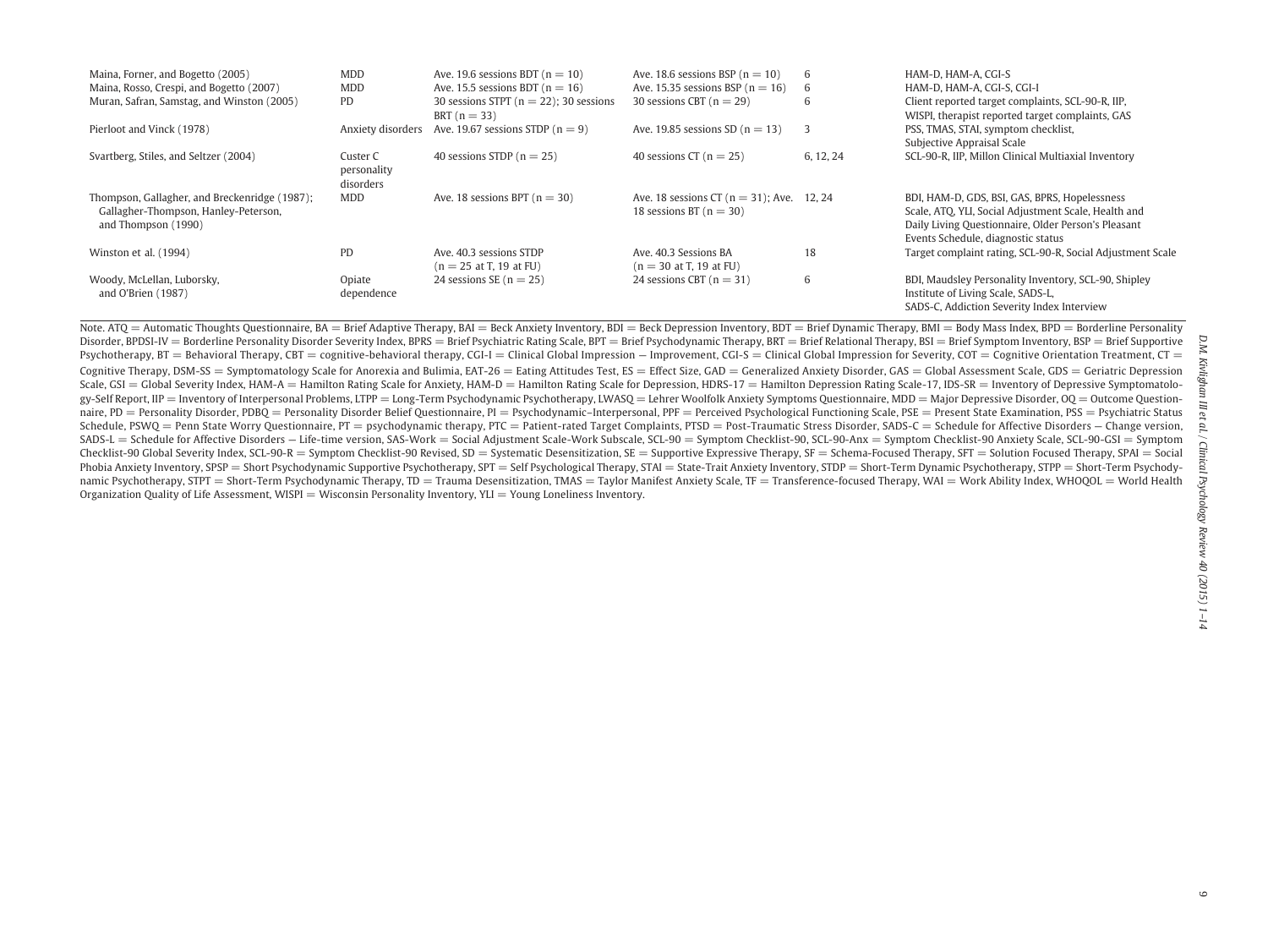# Table 2

Longitudinal model of the effect size of psychodynamic treatments versus non-psychodynamic treatments controlling for treatment length.

|                         | k  | Coefficient | 95% CI              | Q          | p(Q)    | $I^2$  |
|-------------------------|----|-------------|---------------------|------------|---------|--------|
| Combined outcomes       | 20 |             |                     |            |         |        |
| Intercept $\gamma_{00}$ |    | $-0.05$     | $(-0.18, 0.07)$     | 21.25      | .266    | 15.29% |
| Tx dose $\gamma_{01}$   |    | 0.01        | $-0.01, 0.02$       |            |         |        |
| Slope $\gamma_{10}$     |    | 0.001       | $-0.002, 0.004$     | 26.84      | .082    | 32.94% |
| Tx dose $\gamma_{11}$   |    | $-0.00$     | $-0.0003, 0.0002$   |            |         |        |
| Targeted outcomes       | 19 |             |                     |            |         |        |
| Intercept $\gamma_{00}$ |    | $-0.10$     | $-0.23, 0.02$       | 20.58      | .245    | 17.39% |
| Tx dose $\gamma_{01}$   |    | 0.01        | $-0.005, 0.02$      |            |         |        |
| Slope $\gamma_{10}$     |    | 0.001       | $-0.002, 0.004$     | 21.96      | .186    | 22.59% |
| Tx dose $\gamma_{11}$   |    | $-0.00$     | $-0.0002, 0.000$    |            |         |        |
| Non-targeted outcomes   | 17 |             |                     |            |         |        |
| Intercept $\gamma_{00}$ |    | 0.10        | $(-0.10, 0.29)$     | $45.31***$ | < 0.001 | 66.89% |
| Tx dose $\gamma_{01}$   |    | 0.002       | $-0.02, 0.02$       |            |         |        |
| Slope $\gamma$          |    | 0.001       | $-0.002, 0.004$     | 24.39      | .058    | 38.50% |
| Tx dose $\gamma_{11}$   |    | $-0.00$     | $(-0.0002, 0.0001)$ |            |         |        |
| Personality outcomes    | 6  |             |                     |            |         |        |
| Intercept $\gamma_{00}$ |    | $-0.10$     | $(-0.52, 0.33)$     | $14.38***$ | .006    | 72.18% |
| Tx dose $\gamma_{01}$   |    | 0.07        | $-0.20, 0.34$       |            |         |        |
| Slope $\gamma_{10}$     |    | $-0.001$    | $-0.007, 0.005$     | 0.59       | > 0.50  | 0.0%   |
| Tx dose $\gamma_{11}$   |    | 0.001       | $-0.012, 0.014$     |            |         |        |

Note. Intercept  $\gamma_{00}$  = post-treatment effect size (g) of psychodynamic treatments compared to non-psychodynamic treatments, slope  $\gamma_{10}$  = growth in the effect size (g) of psychodynamic treatments compared to non-psychodynamic treatments in weeks beyond post-treatment.

analysis and allows for a more precise estimate of the enduring impact of psychodynamic treatments compared to non-psychodynamic treatments. Additionally, whereas previous research examining the efficacy of psychodynamic treatments failed to analyze outcome measure types separately (Abbass et al., 2011; Driessen et al., 2010; Keefe et al., 2014; Svartberg & Stiles, 1991), the present study analyzed three distinct types of outcome in addition to the overall omnibus effect size (i.e., combined outcomes), providing a more nuanced examination of treatment effects for different domains of change.

Lastly, the present study is one of few meta-analyses to utilize a multilevel longitudinal model to examine comparative treatment effects in psychotherapy research. A contribution of multilevel longitudinal meta-analyses is the ability to examine repeated assessments, while correctly accounting for the nested nature and dependency of the data. Moreover, longitudinal designs allow for the calculation of the growth (slope) of the repeated assessments, rather than performing cross-sectional analyses at arbitrarily derived follow-up periods, ultimately providing a more accurate picture of the change over time as well as a statistical test of this trajectory of change. While a few noteworthy multilevel longitudinal meta-analyses have been conducted (Flückiger, Del Re, Munder, Heer, & Wampold, 2014; Flűckiger, Del Re, & Wampold, 2015; Flückiger, Del Re, Wampold, Symonds, & Horvath, 2012); this is the first multilevel longitudinal meta-analysis to examine the growth in effects sizes of two bona fide psychotherapies (i.e., psychodynamic and non-psychodynamic) beyond treatment completion. While Keefe et al. (2014) calculated and reported effect sizes at pre-determined ranges of assessment times (i.e., post-treatment, follow-up to one year, and follow-up past one year), this method only provides information of the effect size at these specific assessments and does not allow for a statistical test of the size of the effect over time.

There are several limitations that need to be considered in interpreting the findings of the present study. First, there were a small number of studies that reported follow-up data for the growth model of personality outcome measures ( $k = 6$ ). In other words, the finding of no significant differences in the slope of psychodynamic treatments relative to non-psychodynamic treatments for personality outcome measures may be an accurate estimation of the population or it may be a result of the limited number of studies reporting follow-up assessments, limiting our ability to confidently interpret the findings of this analysis in particular. Related, it is important to note that the number of studies varied across outcome categories at post-treatment and follow-up due to studies failing to collect data for a given outcome category, similarly resulting in reduced sample sizes for the analyses of targeted, non-targeted, and personality outcome measures.

Second, it was unknown if patients received booster sessions or additional mental health services post-treatment due to the lack of reporting in the identified studies. Third, inconsistent reporting in the included studies contributed to a lack of reported data needed to calculate effect sizes. In these cases the authors were left to calculate effect sizes using non-conventional methods and transformations of reported data in order to represent the existing body of research in its totality methods which potentially introduce more noise into the data. Fourth, the current meta-analysis only included published studies in peerreviewed journals, which may increase the effects of publication bias. Publication bias can result in an inflated estimate of the true effect, as studies with significant findings are often published at higher rates than studies with non-significant findings (Lipsey & Wilson, 1993). However, unpublished studies are more likely to have found no treatment differences in comparison to published studies (Rotton, Foos, Van Meek, & Levitt, 1995), therefore it is unlikely that the inclusion of unpublished studies would change the findings of no significant differences between treatments. Fifth, the agreement between coders on the classification of outcome measures into four distinct categories was moderate indicating that outcome measures were not easily discernable by trained coders as targeted, non-targeted, or personality outcomes.

Sixth, researcher allegiance was coded according to the guidelines developed by Miller et al. (2008), which focus on a researcher's positive allegiance but may fail to assess negative allegiance or poor implementation of a non-preferred treatment, potentially ignoring additional aspects of researcher allegiance. While the use of a published and widely used method to code researcher allegiance is a strength of the current meta-analysis, it is important to not the inherent limitations of this particular method. Seventh, while using independent psychodynamic raters to identify psychodynamic treatments was a strength of the present study, and for the majority of treatments the raters were able to make strong and discernable decisions as to psychodynamic or non-psychodynamic, several treatments received a weak majority decision. This may raise the question of whether the treatments

 $p < .01$ .

<sup>\*\*\*</sup>  $p < .001$ .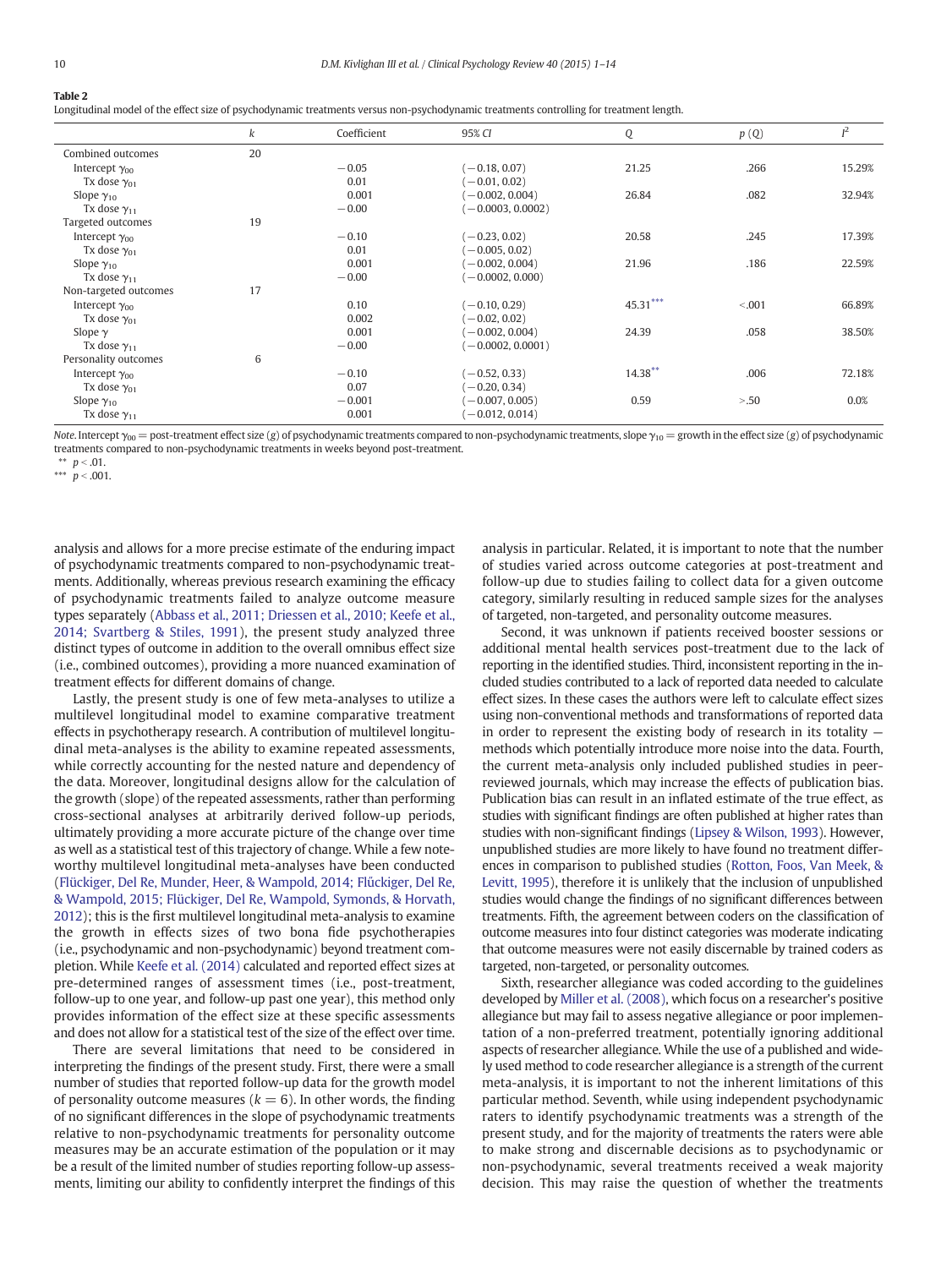Multilevel model of the impact of researcher allegiance on the effect size of psychodynamic treatments versus non-psychodynamic treatments.

|                          | k  | Coefficient | 95% CI              | Q     | p(Q)        | $I^2$  |
|--------------------------|----|-------------|---------------------|-------|-------------|--------|
| Combined outcomes        | 20 |             |                     |       |             |        |
| Intercept $\gamma_{00}$  |    | $-0.05$     | $(-0.18, 0.08)$     | 18.36 | .366        | 7.43%  |
| Tx dose $\gamma_{01}$    |    | 0.01        | $(-0.006, 0.02)$    |       |             |        |
| Allegiance $\gamma_{02}$ |    | 0.11        | $(-0.06, 0.27)$     |       |             |        |
| Slope $\gamma_{10}$      |    | 0.003       | $(-0.001, 0.007)$   | 29.55 | $.03*$      | 42.46% |
| Tx dose $\gamma_{11}$    |    | $-0.00$     | $(-0.0004, 0.0003)$ |       |             |        |
| Allegiance $\gamma_{12}$ |    | $-0.003$    | $(-0.01, 0.004)$    |       |             |        |
| Targeted outcomes        | 19 |             |                     |       |             |        |
| Intercept $\gamma_{00}$  |    | $-0.10$     | $(-0.23, 0.03)$     | 16.25 | .436        | 1.52%  |
| Tx dose $\gamma_{01}$    |    | 0.01        | $(-0.004, 0.02)$    |       |             |        |
| Allegiance $\gamma_{02}$ |    | 0.11        | $(-0.05, 0.26)$     |       |             |        |
| Slope $\gamma_{10}$      |    | 0.002       | $(-0.001, 0.005)$   | 17.03 | .383        | 6.07%  |
| Tx dose $\gamma_{11}$    |    | $-0.00$     | $(-0.0002, 0.0000)$ |       |             |        |
| Allegiance $\gamma_{12}$ |    | $-0.01*$    | $(-0.01, -0.0006)$  |       |             |        |
| Non-targeted outcomes    | 17 |             |                     |       |             |        |
| Intercept $\gamma_{00}$  |    | 0.10        | $(-0.12, 0.31)$     | 46.15 | $< .001***$ | 69.66% |
| Tx dose $\gamma_{01}$    |    | 0.003       | $(-0.02, 0.03)$     |       |             |        |
| Allegiance $\gamma_{02}$ |    | 0.07        | $(-0.26, 0.41)$     |       |             |        |
| Slope $\gamma_{10}$      |    | 0.002       | $(-0.002, 0.005)$   | 23.50 | .052        | 40.41% |
| Tx dose $\gamma_{11}$    |    | $-0.00$     | $(-0.0002, 0.0001)$ |       |             |        |
| Allegiance $\gamma_{12}$ |    | $-0.002$    | $(-0.007, 0.003)$   |       |             |        |
| Personality outcomes     | 6  |             |                     |       |             |        |
| Intercept $\gamma_{00}$  |    | $-0.04$     | $(-0.66, 0.58)$     | 15.16 | $.002***$   | 80.21% |
| Tx dose $\gamma_{01}$    |    | 0.08        | $(-0.25, 0.40)$     |       |             |        |
| Allegiance $\gamma_{02}$ |    | 0.08        | $(-0.68, 0.84)$     |       |             |        |
| Slope $\gamma_{10}$      |    | $-0.001$    | $(-0.007, 0.005)$   | 0.39  | < 50        | 0.0%   |
| Tx dose $\gamma_{11}$    |    | 0.001       | $(-0.013, 0.015)$   |       |             |        |
| Allegiance $\gamma_{12}$ |    | 0.003       | $(-0.011, 0.018)$   |       |             |        |

Note. Intercept  $\gamma_{00}$  = post-treatment effect size (g) of psychodynamic treatments compared to non-psychodynamic treatments, slope  $\gamma_{10}$  = growth in the effect size (g) of psychodynamic treatments compared to non-psychodynamic treatments in weeks beyond post-treatment.

\*\*\*  $p < .001$ .

included or excluded based on independent ratings were indeed correctly categorized as the raters may have had limited familiarity or knowledge of the treatments. This may also highlight the potentially fuzzy line between theoretical orientations and the psychotherapies based upon them (Baardseth et al., 2013).

A related limitation was the heavy representation of cognitivebehavioral treatments within the non-psychodynamic comparison conditions. While there was considerable variability of treatments categorized as non-psychodynamic (e.g., Dialectical Behavior Therapy, Solution-focused Therapy, Systematic Desensitization), the majority of the non-psychodynamic treatments represented a form of cognitivebehavioral treatment ( $k = 14$ ). As such, it may be that the results of the present meta-analysis are more generalizable to the comparison of psychodynamic treatments and bona fide cognitive-behavioral treatments, rather than to any bona fide alternative treatment that may be only minimally represented in the current analysis. Eighth, the current meta-analysis did not successfully explain the significant heterogeneity of non-targeted and personality effects at post-treatment, suggesting the presence of undetermined factors related to the heterogeneity among effects. Additionally, the unexplained significant betweenstudy heterogeneity suggests that the studies included in the analyses of non-targeted and personality effects at post-treatment uniquely differ from one another.

Finally, it may well be that the sustained benefits of psychodynamic therapies necessitate longer treatment periods than that typically provided in short-term non-psychodynamic treatments (which may emphasize cognitive or behavioral skills that can be learned more quickly). It is common practice for comparative clinical trials to match the length of competing treatments in order to control for differences in dosage. However, this methodological practice may not allow psychodynamic treatments sufficient time to produce change in the way these therapies were designed, thus putting psychodynamic treatments at a disadvantage. Similarly, the limited number of studies included in

the current meta-analysis that conducted distal assessments of change (e.g.  $2+$  year follow-up) may limit the ability to observe unique continued change associated with psychodynamic treatments.

#### 4.2. Implications for practice and future research

The evidence produced by this meta-analysis did not corroborate a number of conjectures in the literature. First, there was no evidence that psychodynamic treatments are more enduring than alternative treatments or that they result in benefits beyond symptom change (e.g., in personality change) in comparison to alternative treatments. Psychodynamic treatments were as effective as other treatments, many of which were variants of CBT, on all outcome domains at the end of treatment and beyond. That is, albeit possibly for different reasons, psychodynamic treatments are as enduring as other treatments, including treatments that focus on the acquisition of skills to manage or overcome symptomatic distress. Consequently, it appears that the plethora of CBT treatments in lists of evidence-based treatments or psychological treatments with research support may be due to the preponderance of well-designed research on these treatments rather on their inherent clinical superiority.

It is worth highlighting briefly that the lack of differential effects between psychodynamic and non-psychodynamic treatments does not in any way imply that either psychodynamic or nonpsychodynamic treatments are ineffective. Indeed, decades of research have confirmed that psychotherapy is remarkably and consistently effective (Smith et al., 1980; Wampold & Imel, in press). Rather, these results simply suggest that psychodynamic treatments are equivalently efficacious when compared with nonpsychodynamic forms of therapy, at the end of treatment and from that point forward.

Given the findings of this meta-analysis, future research may benefit from a focus on alternative factors associated with sustained treatment

 $p < .05$ .

<sup>\*\*</sup>  $p < .01$ .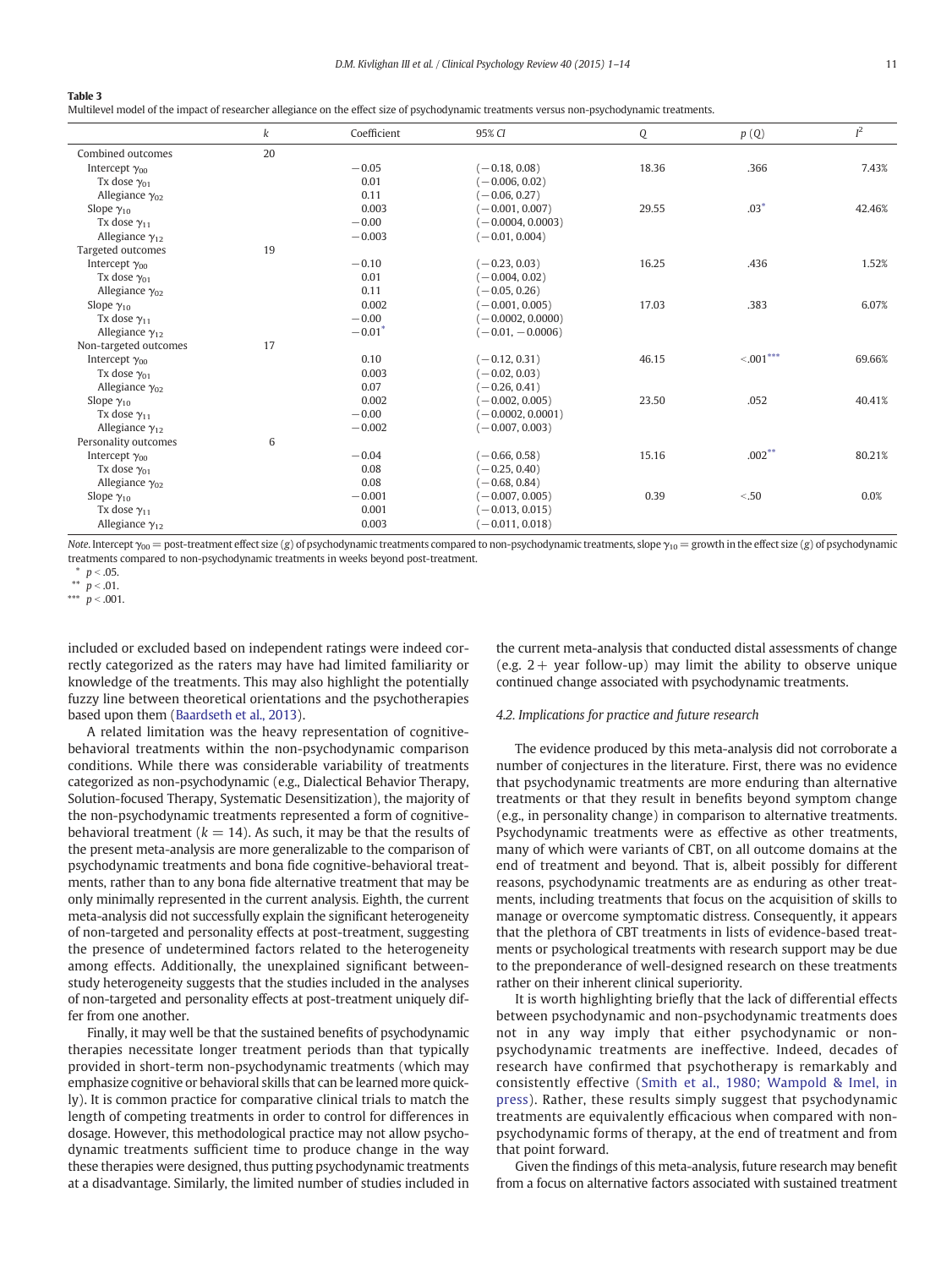success outside of treatment type. More specifically, future research could focus on client and therapist characteristics that may be associated with the enduring effects of psychotherapy. Empirically investigating pan-theoretical psychotherapy factors may yield more promising findings in regard to the long-term benefits of psychotherapy (e.g., client attributions regarding therapeutic change; Powers, Smits, Whitley, Bystritsky, & Telch, 2008). For example, in one study, Powers et al. (2008) manipulated an exposure-based treatment plus inactive pill condition, so that participants were led to believe that the inactive pill made the exposure more tolerable, or had no effect on their ability to complete the exposure treatment. Results indicated the participants who attributed the ease of completing the exposure treatment to the inactive pill had higher relapse compared to the other conditions (Powers et al., 2008). This result suggests that attention to attributions about the treatment may be as important than the actual ingredients of the treatment. Additionally, future meta-analyses of studies with repeated assessments would benefit from utilizing multilevel longitudinal designs in order to appropriately model dependent data, reveal more sensitive and nuanced examinations of longitudinal growth patterns, and conduct statistical tests of the size of the effect at follow-up versus termination.

In summary, the findings of the present meta-analysis are consistent with and extend the growing body of research that suggests uniform efficacy among psychotherapy treatments intended to be therapeutic. Whereas the conclusion of uniform efficacy of bona fide treatments is mainly based on post-treatment analyses (Benish et al., 2008; Imel et al., 2008; Luborsky et al., 2002; Wampold & Imel, in press; Wampold et al., 2011), the present study extends these findings by analyzing the growth in treatment differences beyond treatment completion. As it appears, bona fide psychodynamic treatments are equally effective as bona fide non-psychodynamic treatments at post-treatment and beyond.

#### Role of funding sources

Funding for this study was provided by the Society of Psychotherapy Research (SPR) (Fund-Project: 133-PRJ74RA) as a Small Research Grant in 2013. SPR had no role in the study design, collection, analysis or interpretation of the data, writing the manuscript, or the decision to submit the paper for publication.

#### Contributors

Maleeha Abbas, Brian T. Pace, Noah E. Yulish, Joel G. Thomas, and Megan M. Cullen assisted in the literature search, coding identified studies, and editing the manuscript. D. Martin Kivlighan, III and Bruce E. Wampold designed the study. D. Martin Kivlighan, III wrote the first draft of the manuscript. D. Martin Kivlighan, III, Simon B. Goldberg, and Christoph Fluckiger conducted the statistical analyses. All authors contributed to and have approved the final manuscript.

# Conflict of interest

All authors declare that they have no conflicts of interest.

# Appendix A. References for included studies in the present metaanalysis

Bachar, E., Latzer, Y., Kreitler, S., & Berry, E. M. (1999). Empirical comparison of two psychological therapies: Self psychology and cognitive orientation in the treatment of anorexia and bulimia. Journal of Psychotherapy Practice & Research, 8(2), 115–128.

Barkham, M., Rees, A., Shapiro, D. A., Stiles, W. B., Agnew, R. M., Halstead, J., Culverwell, A., & Harrington, V. G. (1996). Outcomes of time-limited psychotherapy in applied settings: Replicating the Second Sheffield Psychotherapy Project. Journal of Consulting and Clinical Psychology, 64(5), 1079–1085. http://dx.doi.org/10.1037/0022-006X. 64.5.1079

Barkham, M., Shapiro, D. A., Hardy, G. E., & Rees, A. (1999). Psychotherapy in two-plus-one sessions: Outcomes of a randomized controlled trial of cognitive-behavioral and psychodynamic–interpersonal therapy for subsyndromal depression. Journal of Consulting and Clinical Psychology, 67(2), 201–211. http://dx.doi.org/10.1037/0022- 006X.67.2.201

Brom, D., Kleber, R. J., & Defares, P. B. (1989). Brief psychotherapy for posttraumatic stress disorders. Journal of Consulting and Clinical Psychology, 57(5), 607–612. http://dx.doi.org/10.1037/0022-006X.57.5. 607

Driessen, E., Van, H. L., Schoevers, R. A., Cuijpers, P., van Aalst, G., Don, F. J., Hendriksen, M., Kool, S., Molenaar, P. J., Peen, J., & Dekker, J. M. (2007). Cognitive Behavioral Therapy versus Short Psychodynamic Supportive Psychotherapy in the outpatient treatment of depression: A randomized controlled trial. BMC Psychiatry, 7. doi:http://dx.doi.org/ 10.1186/1471-244X-7-58

Driessen, E., Van, H. L., Don, F. J., Peen, J., Kool, S., Westra, D., Hendriksen, M., Schoevers, R. A., Cuijpers, P., Twisk, W. R., & Dekker, J. M. (2013). The efficacy of cognitive-behavioral therapy and psychodynamic therapy in the outpatient treatment of major depression: A randomized clinical trial. The American Journal of Psychiatry, 170(9), 1041–1050. http://dx.doi.org/10.1176/appi.ajp.2013.12070899

Emmelkamp, P. G., Benner, A., Kuipers, A., Feiertag, G. A., Koster, H. C., & van Apeldoorn, F. J. (2006). Comparison of brief dynamic and cognitive-behavioural therapies in avoidant personality disorder. British Journal of Psychiatry, 189(1), 60–64. http://dx.doi.org/10.1192/bjp.bp. 105.012153

Gallagher-Thompson, D., Hanley-Peterson, P., & Thompson, L. W. (1990). Maintenance of gains versus relapse following brief psychotherapy for depression. Journal of Consulting and Clinical Psychology, 58(3), 371–374. http://dx.doi.org/10.1037/0022-006X.58.3.371

Gallagher-Thompson, D., & Steffen, A. M. (1994). Comparative effects of cognitive-behavioral and brief psychodynamic psychotherapies for depressed family caregivers. Journal of Consulting and Clinical Psychology, 62(3), 543–549. http://dx.doi.org/10.1037/0022-006X.62.3.543

Giesen-Bloo, J., van Dyck, R., Spinhoven, P., van Tilburg, W., Dirksen, C., van Asselt, T., Kremers, I., Nadort, M., & Arntz, A. (2006). Outpatient psychotherapy for borderline personality disorder: Randomized trial of schema-focused therapy vs transference-focused psychotherapy. Archives of General Psychiatry, 63(6), 649–658.

Hardy, G. E., Barkham, M., Shapiro, D. A., Stiles, W. B., Rees, A., & Reynolds, S. (1995). Impact of Cluster C personality disorders on outcomes of contrasting brief psychotherapies for depression. Journal of Consulting and Clinical Psychology, 63(6), 997–1004. http://dx.doi.org/ 10.1037/0022-006X.63.6.997

Hellerstein, D. J., Rosenthal, R. N., Pinsker, H., Samstag, L., Muran, J., & Winston, A. (1998). A randomized prospective study comparing supportive and dynamic therapies: Outcome and alliance. Journal of Psychotherapy Practice & Research, 7(4), 261-271.

Knekt, P. P., Laaksonen, M. A., Raitasalo, R. R., Haaramo, P. P., & Lindfors, O. O. (2010). Changes in lifestyle for psychiatric patients three years after the start of short- and long-term psychodynamic psychotherapy and solution-focused therapy. European Psychiatry, 25(1), 1–7. http://dx.doi.org/10.1016/j.eurpsy.2009.03.006

Knekt, P., Lindfors, O., Laaksonen, M. A., Raitasalo, R., Haaramo, P., & Järvikoski, A. (2008). Effectiveness of short-term and long-term psychotherapy on work ability and functional capacity—A randomized clinical trial on depressive and anxiety disorders. Journal of Affective Disorders, 107(1–3), 95–106. http://dx.doi.org/10.1016/j.jad.2007.08.005

Knekt, P., Lindfors, O., Sares-Jäske, L., Virtala, E., & Härkänen, T. (2013). Randomized trial on the effectiveness of long- and short-term psychotherapy on psychiatric symptoms and working ability during a 5-year follow-up. Nordic Journal of Psychiatry, 67(1), 59–68. http://dx. doi.org/10.3109/08039488.2012.680910

Leichsenring, F., Salzer, S., Jaeger, U., Kächele, H., Kreische, R., Leweke, F., Ruger, U., Winkelbach, C., & Leibing, E. (2009). Short-term psychodynamic psychotherapy and cognitive-behavioral therapy in generalized anxiety disorder: A randomized, controlled trial. The American Journal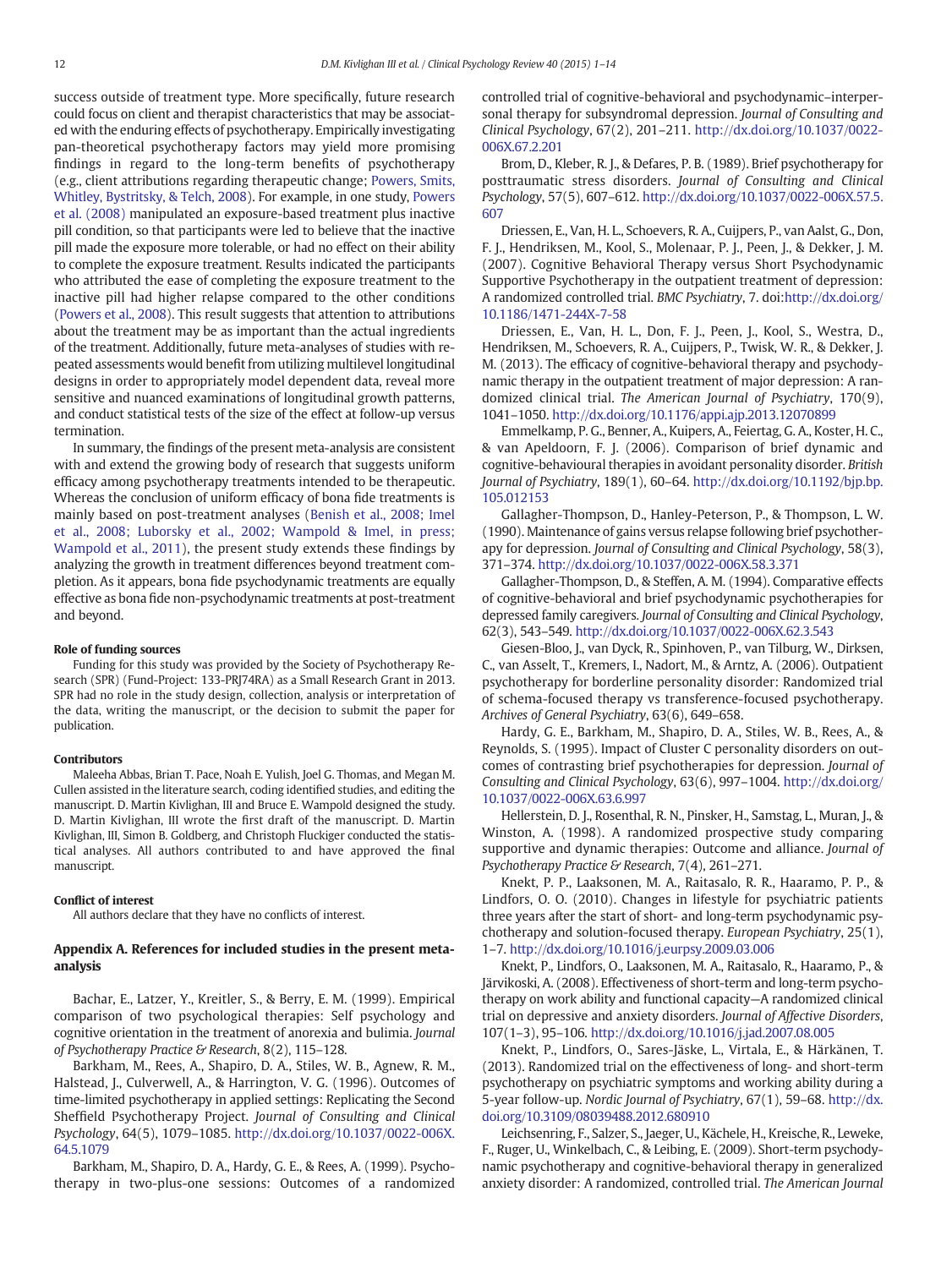of Psychiatry, 166(8), 875–881. http://dx.doi.org/10.1176/appi.ajp.2009. 09030441

Maina, G., Forner, F., & Bogetto, F. (2005). Randomized controlled trial comparing brief dynamic and supportive therapy with waiting list condition in minor depressive disorders. Psychotherapy and Psychosomatics, 74(1), 43–50. http://dx.doi.org/10.1159/000082026

Maina, G., Rosso, G., Crespi, C., & Bogetto, F. (2007). Combined brief dynamic therapy and pharmacotherapy in the treatment of major depressive disorder: A pilot study. Psychotherapy and Psychosomatics, 76(5), 298–305. http://dx.doi.org/10.1159/000104706

Muran, J., Safran, J. D., Samstag, L., & Winston, A. (2005). Evaluating an alliance-focused treatment for personality disorders. Psychotherapy: Theory, Research, Practice, Training, 42(4), 532–545. http://dx.doi.org/ 10.1037/0033-3204.42.4.532

Pierloot, R., & Vinck, J. (1978). Differential outcome of short-term dynamic psychotherapy and systematic desensitization in the treatment of anxious out-patients: A preliminary report. Psychologica Belgica, 18(1), 87–98.

Salzer, S., Winkelbach, C., Leweke, F., Leibing, E., & Leichsenring, F. (2011). Long-term effects of short-term psychodynamic psychotherapy and cognitive-behavioral therapy in generalized anxiety disorder: 12 month follow-up. The Canadian Journal of Psychiatry/La Revue Canadienne De Psychiatrie, 56(8), 503–508.

Svartberg, M., Stiles, T. C., & Seltzer, M. H. (2004). Randomized, controlled trial of the effectiveness of short-term dynamic psychotherapy and cognitive therapy for cluster c personality disorders. The American Journal of Psychiatry, 161(5), 810–817. http://dx.doi.org/10. 1176/appi.ajp.161.5.810

Thompson, L. W., Gallagher, D., & Breckenridge, J. S. (1987). Comparative effectiveness of psychotherapies for depressed elders. Journal of Consulting and Clinical Psychology, 55(3), 385–390. http://dx.doi.org/ 10.1037/0022-006X.55.3.385

Winston, A., Laikin, M., Pollack, J., & Samstag, L. (1994). Short-term psychotherapy of personality disorders. The American Journal of Psychiatry, 151(2), 190–194.

Woody, G. E., McLellan, A., Luborsky, L., & O'Brien, C. P. (1987). Twelve-month follow-up of psychotherapy for opiate dependence. The American Journal of Psychiatry, 144(5), 590–596.

#### References

- Abbass, A.A., Hancock, J.T., Henderson, J., & Kisely, S. (2006). Short-term psychodynamic psychotherapies for common mental disorders. Cochrane Database of Systematic Reviews(4). http://dx.doi.org/10.1002/14651858.CD004687.pub3 (Article no. CD004687).
- Abbass, A., Kisely, S., & Kroenke, K. (2009). Short-term psychodynamic psychotherapy for somatic disorders: Systematic review of meta-analysis of clinical trials. Psychotherapy and Psychosomatics, 78(5), 265–274. http://dx.doi.org/10.1159/000228247.
- Abbass, A., Town, J., & Driessen, E. (2011). The efficacy of short-term psychodynamic psychotherapy for depressive disorders with comorbid personality disorder. Psychiatry: Interpersonal and Biological Processes, 74(1), 58–71. http://dx.doi.org/10. 1521/psyc.2011.74.1.58.
- Anderson, E.M., & Lambert, M.J. (1995). Short-term dynamically oriented psychotherapy: A review and meta-analysis. Clinical Psychology Review, 15, 503–514. http://dx.doi. org/10.1016/0272-7358(95)00027-M.
- Baardseth, T.P., Goldberg, S.B., Pace, B.T., Wislocki, A.P., Frost, N.D., Siddiqui, J.R., et al. (2013). Cognitive-behavioral therapy versus other therapies: Redux. Clinical Psychology Review, 33(3), 395–405. http://dx.doi.org/10.1016/j.cpr.2013.01.004.
- Benish, S.G., Imel, Z.E., & Wampold, B.E. (2008). The relative efficacy of bona fide psychotherapies for treating post-traumatic stress disorder: A meta-analysis of direct comparisons. Clinical Psychology Review, 28(5), 746–758. http://dx.doi.org/10.1016/ j.cpr.2007.10.005.
- Borenstein, M., Hedges, L.V., Higgins, J.P.T., & Rothstein, H.R. (2009). Introduction to metaanalysis. UK: John Wiley & Sons.
- Crits-Christoph, P. (1992). The efficacy of brief dynamic psychotherapy: A meta-analysis. The American Journal of Psychiatry, 149(2), 151–158.
- Cuijpers, P., Berking, M., Andersson, G., Quigley, L., Kleiboer, A., & Dobson, K.S. (2013). A meta-analysis of cognitive–behavioural therapy for adult depression, alone and in comparison with other treatments. The Canadian Journal of Psychiatry / La Revue Canadienne De Psychiatrie, 58(7), 376–385.
- Driessen, E., Cuijpers, P., de Maat, S.M., Abbass, A.A., de Jonghe, F., & Dekker, J.M. (2010). The efficacy of short-term psychodynamic psychotherapy for depression: A metaanalysis. Clinical Psychology Review, 30(1), 25–36. http://dx.doi.org/10.1016/j.cpr. 2009.08.010.
- Eysenck, H.J. (1994). The outcome problem in psychotherapy: What have we learned? Behaviour Research and Therapy, 32(5), 477–495. http://dx.doi.org/10.1016/0005- 7967(94)90135-X.
- Flückiger, C., Del Re, A.C., Munder, T., Heer, S., & Wampold, B.E. (2014). Enduring effects of evidence-based psychotherapies in acute depression and anxiety disorders versus treatment as usual at follow-up — A longitudinal meta-analysis. Clinical Psychology Review, 34(5), 367–375. http://dx.doi.org/10.1016/j.cpr.2014.05.001.
- Flückiger, C., Del Re, A.C., & Wampold, B. E. (2015). The sleeper effect: Artifact or phenomenon—A brief comment on Bell et al. (2013). Journal Of Consulting And Clinical Psychology, 83(2), 438–442. http://dx.doi.org/10.1037/a0037220.
- Flückiger, C., Del Re, A.C., Wampold, B.E., Symonds, D., & Horvath, A.O. (2012). How central is the alliance in psychotherapy? A multilevel longitudinal meta-analysis. Journal of Counseling Psychology, 59, 10–17.

Hedges, L.V., & Olkin, I. (1985). Statistical methods for meta-analysis. San Diego: Academic Press.

Hofmann, S.G., & Lohr, J.M. (2010). To kill a dodo bird. The Behavior Therapist, 33(1), 14–15. Huedo-Medina, T.B., Sánchez-Meca, J., Marín-Martínez, F., & Botella, J. (2006). Assessing het-

- erogeneity in meta-analysis: Q statistic or  $I^2$  index? Psychological Methods, 11, 193-206. Imel, Z.E., Wampold, B.E., Miller, S.D., & Fleming, R.R. (2008). Distinctions without a difference: Direct comparisons of psychotherapies for alcohol use disorders. Psychology of Addictive Behaviors, 22(4), 533–543. http://dx.doi.org/10.1037/a0013171.
- Keefe, J.R., McCarthy, K.S., Dinger, U., Zilcha-Mano, S., & Barber, J.P. (2014). A metaanalytic review of psychodynamic therapies for anxiety disorders. Clinical Psychology Review, 34(4), 309–323. http://dx.doi.org/10.1016/j.cpr.2014.03.004.
- Lambert, M.J., & Bergin, A.E. (1994). The effectiveness of psychotherapy. In A.E. Bergin, & S. Garfield (Eds.), Handbook of psychotherapy and behavior change (pp. 143–189) (4th ed.). Oxford England: John Wiley & Sons.
- Leichsenring, F. (2001). Comparative effects of short-term psychodynamic psychotherapy and cognitive-behavioral therapy in depression: A meta-analytic approach. Clinical Psychology Review, 21(3), 401–419. http://dx.doi.org/10.1016/S0272-7358(99)00057-4.
- Leichsenring, F., & Leibing, E. (2003). The effectiveness of psychodynamic therapy and cognitive behavior therapy in the treatment of personality disorders: A metaanalysis. The American Journal of Psychiatry, 160(7), 1223–1232. http://dx.doi.org/ 10.1176/appi.ajp.160.7.1223.
- Leichsenring, F., Rabung, S., & Leibing, E. (2004). The efficacy of short-term psychodynamic psychotherapy in specific psychiatric disorders: A meta-analysis. Archives of General Psychiatry, 61, 1208–1216.
- Linehan, M.M. (1993). Cognitive-behavioral treatment of borderline personality disorder. New York, NY, US: Guilford Press.
- Lipsey, M.W., & Wilson, D.B. (1993). The efficacy of psychological, educational, and behavioral treatment: Confirmation from meta-analysis. Journal of American Psychology, 48(12), 1181–1209. http://dx.doi.org/10.1037//0003-066X.48.12.1181.
- Luborsky, L., Rosenthal, R., Diguer, L., Andrusyna, T.P., Berman, J.S., Levitt, J.T., et al. (2002). The dodo bird verdict is alive and well—mostly. Clinical Psychology: Science and Practice, 9(1), 2–12. http://dx.doi.org/10.1093/clipsy/9.1.2.
- Miller, S., Wampold, B., & Varhely, K. (2008). Direct comparisons of treatment modalities for youth disorders: A meta-analysis. Psychotherapy Research, 18(1), 5–14. http://dx. doi.org/10.1080/10503300701472131.
- Minami, T., Wampold, B.E., Serlin, R.C., Kircher, J.C., & Brown, G. (2007). Benchmarks for psychotherapy efficacy in adult major depression. Journal of Consulting and Clinical Psychology, 75(2), 232–243. http://dx.doi.org/10.1037/0022-006X.75.2.232.
- Munder, T., Brütsch, O., Leonhart, R., Gerger, H., & Barth, J. (2013). Researcher allegiance in psychotherapy outcome research: An overview of reviews. Clinical Psychology Review, 33(4), 501–511. http://dx.doi.org/10.1016/j.cpr.2013.02.002.
- Munder, T., Gerger, H., Trelle, S., & Barth, J. (2011). Testing the allegiance bias hypothesis: A meta-analysis. Psychotherapy Research, 21(6), 670–684. http://dx.doi.org/10.1080/ 10503307.2011.602752.
- Powers, M.B., Smits, J.A.J., Whitley, D., Bystritsky, A., & Telch, M.J. (2008). The effect of attributional processes concerning medication taking on return of fear. Journal of Consulting and Clinical Psychology, 76(3), 478–490.
- Raudenbush, S.W., Bryk, A.S., Cheong, Y.F., Congdon, R.T., & du Toit, M. (2011). HLM 7: Hierarchical linear and nonlinear modeling. Chicago, IL: Scientific Software International.
- Rotton, J., Foos, P.W., Van Meek, L., & Levitt, M. (1995). Publication practices and the file drawer problem: A survey of published authors. Journal of Social Behavior & Personality, 10(1), 1–13.
- Shapiro, D.A., & Shapiro, D. (1982). Meta-analysis of comparative therapy outcome studies: A replication and refinement. Psychological Bulletin, 92, 581–604. http://dx. doi.org/10.1037//0033-2909.92.3.581.
- Shedler, J. (2010). The efficacy of psychodynamic psychotherapy. American Psychologist, 65(2), 98–109. http://dx.doi.org/10.1037/a0018378.
- Shedler, J. (2012). The efficacy of psychodynamic psychotherapy. In R.A. Levy, J. Ablon, & H. Kächele (Eds.), Psychodynamic psychotherapy research: Evidence-based practice and practice-based evidence (pp. 9–25). Totowa, NJ US: Humana Press.
- Siev, J., & Chambless, D.L. (2007). Specificity of treatment effects: Cognitive therapy and relaxation for generalized anxiety and panic disorders. Journal of Consulting and Clinical Psychology, 75, 513–522.
- Siev, J., Huppert, J.D., & Chambless, D.L. (2009). The Dodo Bird, treatment technique, and disseminating empirically supported treatments. The Behavior Therapist, 32(4), 71–76.
- Smith, M.L., Glass, G.V., & Miller, T.I. (1980). The benefits of psychotherapy. Baltimore: Johns Hopkins University Press. http://dx.doi.org/10.1017/S0022216X00022835.
- Svartberg, M., & Stiles, T.C. (1991). Comparative effects of short-term psychodynamic psychotherapy: A meta-analysis. Journal of Consulting and Clinical Psychology, 59(5), 704–714. http://dx.doi.org/10.1037/0022-006X.59.5.704.
- Tolin, D.F. (2010). Is cognitive-behavioral therapy more effective than other therapies?: A meta-analytic review. Clinical Psychology Review, 30(6), 710–720. http://dx.doi.org/ 10.1016/j.cpr.2010.05.003.